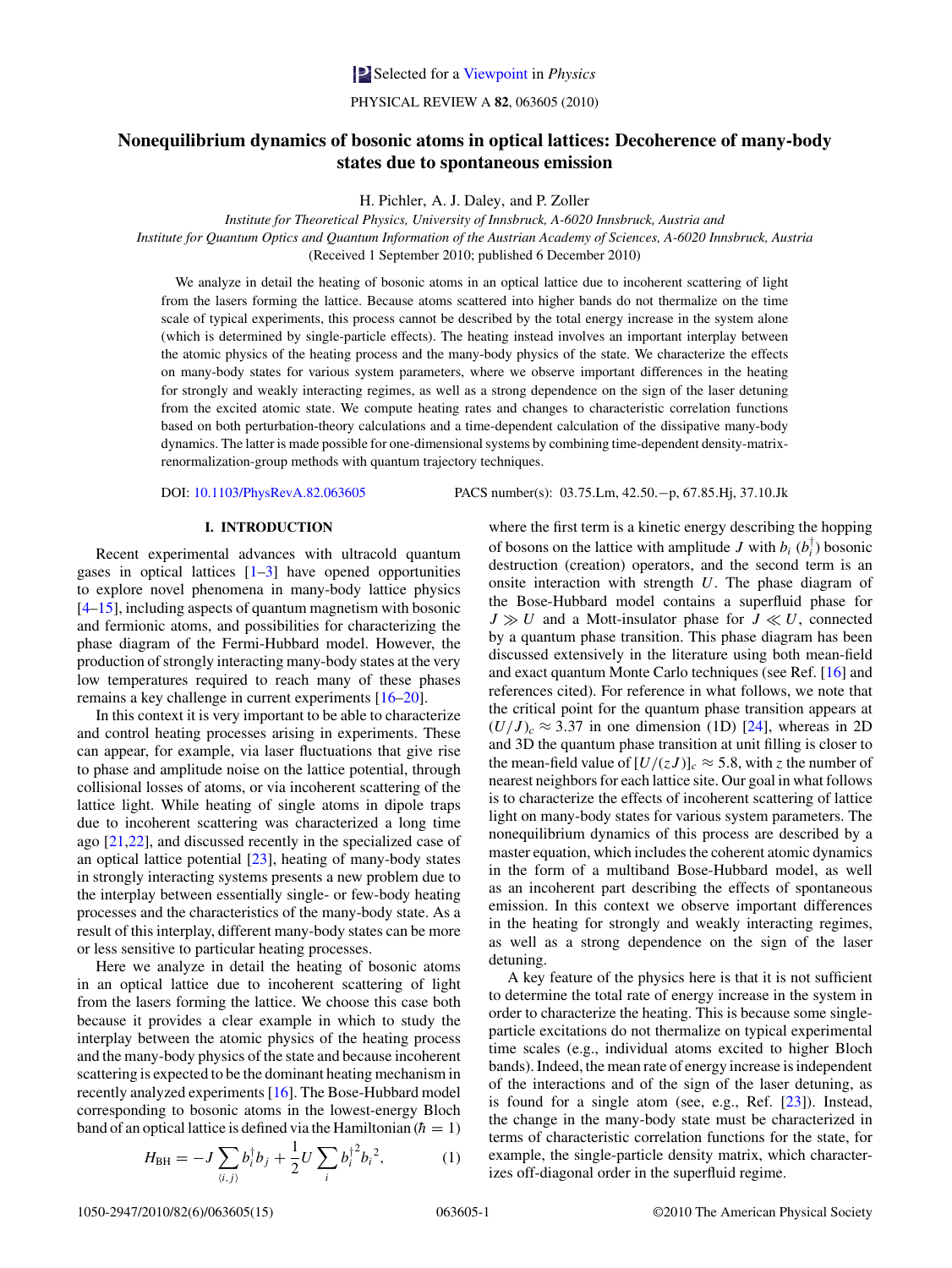<span id="page-1-0"></span>We compute the time dependence of characteristic correlation functions based on both perturbation theory calculations and a time-dependent calculation of the dissipative many-body dynamics. The time-dependent dynamics are described by a many-body master equation and can be computed in the meanfield limit using a density-matrix Gutzwiller approach. For 1D systems they can be computed exactly by combining timedependent density-matrix-renormalization-group (t-DMRG) methods with quantum trajectory techniques [\[25\]](#page-14-0). We show that in the weakly interacting regime, bosons are strongly susceptible to heating in the sense that long-range order in the superfluid ground state is destroyed by a localization mechanism in spontaneous emission events. In contrast, a Mott-insulator ground state, in which each atom is already exponentially localized at a particular lattice site, is very robust against spontaneous emissions. The rate of destruction of long-range order depends on the total scattering rate, not on the energy input into the system and so is much more rapid for red-detuned lattices than for blue-detuned lattices.

This article is organized as follows. In Sec. II we briefly review the description of a single atom in an optical lattice including spontaneous emission and then present the model we use to describe the situation of many atoms. In Sec. [III](#page-6-0) we present key quantities characterizing spontaneous emission such as the scattering rate, the total increase in energy, and the effect on the key correlation functions for a system in the ground state of a the Bose-Hubbard model. In Secs. [III B](#page-8-0) and  $\overline{III}C$  we present the results of fully time-dependent calculations based on an exact numerical calculation for 1D lattices, and a Gutzwiller mean-field approach for 3D lattices, respectively. In Sec. [IV](#page-12-0) we present a summary and an outlook.

# **II. MODEL**

We consider bosonic atoms in an optical lattice which is generated by a far-detuned laser field via the ac-Stark shift and study how spontaneous emission affects the many-body state of the atoms. We describe atomic dynamics in terms of master equations,

$$
\dot{\rho} = -i[H,\rho] + \mathcal{L}\rho,
$$

with  $\rho$  the reduced density operator of the atoms, where we trace over the bath of vacuum radiation modes; *H* is a multiband Hubbard Hamiltonian for bosons in an optical lattice; and  $\mathcal L$  is a Liouvillian representing the effects of spontaneous emission.

In Sec. II A we first write out this equation for two-level systems with the off-resonant excited state eliminated. Such master equations have been developed in the context of laser cooling [\[26,27\]](#page-14-0), mainly in a single-particle context [\[22,23,28\]](#page-14-0), and we adapt and generalize them to the present problem. We will also discuss the differences in the scattering rates and similarities in the heating rates for blue- and red-detuned laser light in this case. We note that for very large detunings the assumptions of a two-level atom and rotating wave approximation (RWA) break down, but we stick to this model because the two-level results are compact and transparent and are readily generalized to include more levels and contributions from counter-rotating terms. Finally, in Sec. [II B](#page-3-0) we generalize to *N* atoms, including a discussion of interactions and nonidealities in typical experimental setups.

### **A. Single-particle case**

In this subsection, we briefly review the dynamics of a single two-level atom with mass *m* and internal states  $|g\rangle$  and  $|e\rangle$  in an optical field (for a more detailed discussion of these dynamics, see Ref. [\[23\]](#page-14-0)). In what follows we begin from the optical Bloch equations including the atomic motion and then derive an effective master equation for the ground state  $|g\rangle$  in the limit of large laser detuning. We then derive a form for the master equation expanded in terms of Wannier functions for the lattice potential, before discussing the key features of heating in a deep lattice and how this heating depends on the sign of the laser detuning.

#### *1. Optical Bloch equations with motion*

The motion of a two-level atom driven by a laser field and undergoing spontaneous emission is described by optical Bloch equations  $(h = 1)$  [\[22,28\]](#page-14-0),

$$
\dot{\rho} = -i[H,\rho] + \Gamma \int d^2 u N(u) \times \left( C_u \rho C_u^{\dagger} - \frac{1}{2} C_u^{\dagger} C_u \rho - \frac{1}{2} \rho C_u^{\dagger} C_u \right), \qquad (2)
$$

with atomic Hamiltonian

$$
H = \frac{\hat{p}^2}{2m} - \Delta|e\rangle\langle e| - \left(|g\rangle\langle e|\frac{\Omega(\hat{x})}{2} + \text{H.c.}\right).
$$
 (3)

Here  $\rho$  is the reduced-density matrix of the two-level atom  $\{|g\rangle, |e\rangle\}$ . In Eq. (2)  $\Gamma$  is the decay rate for the excited state *e*. The Lindblad operator  $C_u = |g\rangle\langle e|e^{-ik_{eg}u\cdot\hat{x}}$  describes the return of the atomic electron  $|e\rangle \rightarrow |g\rangle$  to the ground state after a photon emission in direction *u*, including the associated recoil kick to the atom. Here  $k_{eg} \equiv \omega_{eg}/c \approx k_L$  is the wave number associated with the atomic transition frequency  $\omega_{eg}$ , and  $N(u)$  is the distribution of directions for the emitted photons. If we denote the unit vector along the dipole moment of the transition with  $\hat{d}$ , this distribution is given by

$$
N(\mathbf{u}) = \frac{3}{8\pi} [1 - (\mathbf{u} \cdot \hat{\mathbf{d}})^2].
$$
 (4)

The atomic Hamiltonian (3) contains the kinetic energy and the laser interactions. The laser driving the atom has optical frequency  $\omega_L \equiv ck_L$  with detuning  $\Delta = \omega_L - \omega_{ee}$ from atomic resonance. The speed of light is denoted by *c*. The laser interaction is characterized by a spatially dependent Rabi frequency  $\Omega(x)$  proportional to the electric field of the laser and the atomic dipole moment *d*. Equations (2) and (3) are written in a frame rotating with the laser frequency; that is, the optical frequencies have been eliminated.

#### *2. Elimination of the excited state*

In the limit of small saturation and large detuning  $|\Delta| \gg$  $\Omega, \Gamma$ , we can eliminate the excited state adiabatically to obtain a master equation for the external degrees of freedom only. Denoting the density operator for the motion again with *ρ* this reads

$$
\frac{d}{dt}\rho = -i(H_{\text{eff}}\rho - \rho H_{\text{eff}}^{\dagger}) + \mathcal{J}\rho, \qquad (5)
$$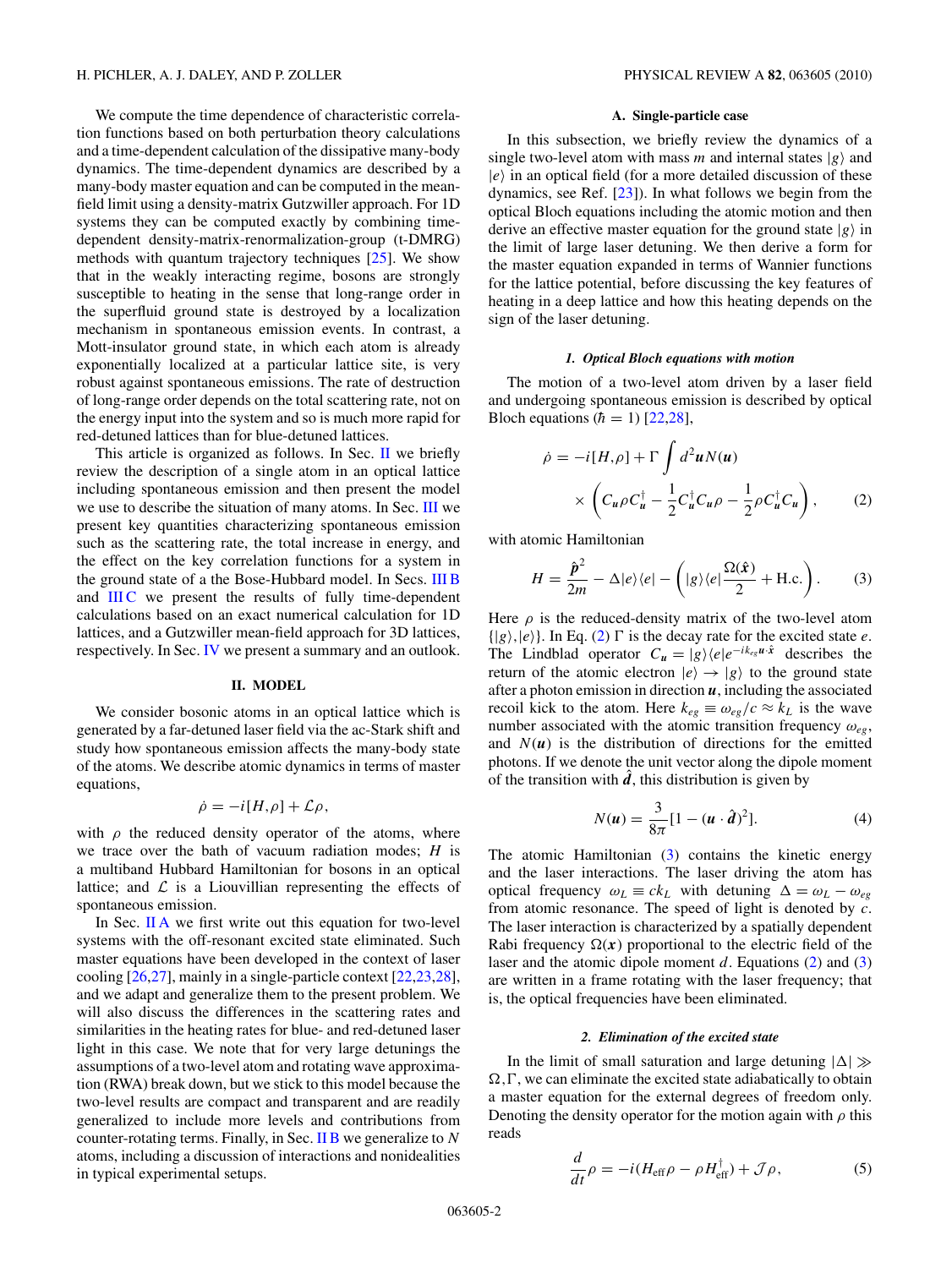<span id="page-2-0"></span>where the non-Hermitian effective Hamiltonian is given by

$$
H_{\text{eff}} = \frac{\hat{p}^2}{2m} + \frac{|\Omega(\hat{\mathbf{x}})|^2}{4\Delta} - i\frac{1}{2}\frac{\Gamma|\Omega(\hat{\mathbf{x}})|^2}{4\Delta^2}
$$

$$
\equiv \frac{\hat{p}^2}{2m} + V_{\text{opt}}(\hat{\mathbf{x}}) - i\frac{\gamma(\hat{\mathbf{x}})}{2}.
$$
(6)

Here we have identified the spatially dependent ac-Stark shift with the optical potential  $V_{opt}(x)$  and  $\gamma(x)$  with the rate of light scattering. The recycling term in Eq.  $(5)$  is given by

$$
\mathcal{J}\rho = \Gamma \int d^2\boldsymbol{u} N(\boldsymbol{u}) \left[ e^{-ik_{eg}\boldsymbol{u}\cdot\hat{\mathbf{x}}} \frac{\Omega(\hat{\mathbf{x}})}{2\Delta} \right] \rho \left[ e^{ik_{eg}\boldsymbol{u}\cdot\hat{\mathbf{x}}} \frac{\Omega^*(\hat{\mathbf{x}})}{2\Delta} \right],
$$
\n(7)

where the operators  $c_u(\hat{x}) \equiv e^{-ik_{eg}u \cdot \hat{x}} \Omega(\hat{x})/(2\Delta)$  correspond to absorption of a laser photon followed by the scattering of a spontaneous photon in the direction *u*. We write the many-body master equation in a similar form in Sec. [II B.](#page-3-0)

# *3. Expansion in Wannier modes*

For a periodic optical potential we can expand the master equation in a basis of real Wannier functions that are exponentially localized at each lattice site [\[29\]](#page-14-0) (as is done in the standard derivation of the Bose-Hubbard model [\[1\]](#page-13-0)). Here we denote the Wannier function at lattice site *i* in the Bloch band *n* as  $w_i^{(n)}(x)$ . Anticipating the *N* bosons case in what follows, we introduce second quantized mode operators  $b_i^{(n)}$  that annihilate a particle at a site  $i$  in the band  $n$  and obey the usual bosonic commutation relations.

In the tight-binding approximation, valid for a sufficiently deep lattice, we then obtain for the effective Hamiltonian

$$
H_{\text{eff}} = -\sum_{n,(i,j)} J_{i,j}^{(n)} b_i^{(n)\dagger} b_j^{(n)} + \sum_{n,i} \varepsilon^{(n)} b_i^{(n)\dagger} b_i^{(n)}
$$

$$
-\frac{i}{2} \sum_{n,m,i} \gamma^{(n,m)} b_i^{(n)\dagger} b_i^{(m)}.
$$
 (8)

The first line in Eq. (8) is a multiband Hubbard Hamiltonian, and the second line contains decay terms. The relevant matrix elements are

$$
J_{i,j}^{(n)} = -\int d^3x w_i^{(n)}(x) \left(\frac{\hat{\mathbf{p}}^2}{2m} + V_{\text{opt}}(x)\right) w_j^{(n)}(x), \quad (9)
$$

$$
\varepsilon^{(n)} = \int d^3x w_i^{(n)}(\mathbf{x}) \left(\frac{\hat{\mathbf{p}}^2}{2m} + V_{\text{opt}}(\mathbf{x})\right) w_i^{(n)}(\mathbf{x}), \quad (10)
$$

$$
\gamma^{(n,m)} = \int d^3x w_i^{(n)}(x) \gamma(x) w_i^{(m)}(x). \tag{11}
$$

In practice the hopping rates  $J_{i,j}^{(n)}$  can be easily calculated from the band structure. For the Lindblad operators in the recycling term, we obtain

$$
c_u = \sum_{n,m,i} \int d^3x w_i^{(n)}(\mathbf{x}) e^{-ik_{eg}u \cdot \mathbf{x}} \frac{\Omega(\mathbf{x})}{2\Delta} w_i^{(m)}(\mathbf{x}) b_i^{(n) \dagger} b_i^{(m)}.
$$
\n(12)

They describe the redistribution of the atoms in the Bloch bands due to absorption of a laser photon from the optical lattice lasers followed by emission of a photon. We note that because the Wannier functions are exponentially localized, spontaneous emission processes coupling atoms between neighboring sites are small, and these matrix elements have been neglected in the preceding.

In Sec.  $\overline{I}$  [II B](#page-3-0) we generalize these equations to include interparticle interactions.

# *4. Heating processes for red- and blue-detuned light*

We now consider the differences in the description of the heating processes for red-detuned ( $\Delta < 0$ ) and blue-detuned  $(\Delta > 0)$  light. These cases are distinguished by the sign of  $V_{opt}(x)$ , which results for the blue-detuned case in the minima of the potential occurring at the minima of the field intensity, that is, the minima of  $\Omega(x)$ , but for the minima to occur at the maximum field intensity in the red-detuned case.

In this subsection we write the potential along 1D for simplicity, but these concepts are readily generalized to the 3D case. In order to make a comparison where a minimum of the potential is always centered at  $x = 0$ , we write the Rabi frequency to behave as  $\Omega(x) = \Omega_0 \cos(k_L x)$  for a red-detuned lattice and  $\Omega(x) =$  $\Omega_0$  sin( $k_Lx$ ) for a blue-detuned lattice. The optical potential then behaves as  $V_{opt}(x) = (|\Omega_0|^2 / |4\Delta|) \sin^2(k_L x)$  for the blue-detuned case and  $V_{opt}(x) = -(|\Omega_0|^2/|4\Delta|)\cos^2(k_Lx)$  $(|\Omega_0|^2/|4\Delta|) \sin^2(k_L x) - (|\Omega_0|^2/|4\Delta|)$  in the red-detuned case. In both cases, the minima of the potential occur at  $x = 0, \pm \pi/k_L, \pm 2\pi/k_L \cdots \equiv 0, \pm a, \pm 2a \ldots$  The different form of  $\Omega(x)$  for red- and blue-detuned lattices has a large effect on the type of heating processes that are possible, as we can see by considering the behavior of the field around the minima of the field where the atoms are trapped, where for red-detuned light  $\{\Omega_{\text{red}}(x) \approx \Omega_0[1 - (k_L x)^2/2]\}$  and for blue-detuned light  $[\Omega_{blue}(x) \approx \Omega_0 k_L x]$ .

To obtain a simple picture for the scattering processes, we can consider atoms that are tightly trapped in the lattice, so that at each site and for each dimension, the *Lamb-Dicke parameter*,  $\eta = k_L a_0$ , which compares the extension  $a_0$  of the lowest-band Wannier function to the wavelength of scattered photons  $(2\pi/k_L)$ , is a small parameter. The dependence of this parameter on the depth of the lattice  $V = |\Omega_0|^2/(4|\Delta|)$ is given by  $\eta = k_L a_0 = (4V/E_R)^{-1/4}$  [where  $E_R = k_L^2/(2m)$ is the recoil energy]. In the limit of deep lattices ( $V \gg E_R$ ), the Wannier functions can be approximated with harmonic oscillator wave functions around the potential minima and the integrals in Eqs.  $(11)$  and  $(12)$  may be evaluated in a Lamb-Dicke limit  $(\eta \ll 1)$ , expanding the Rabi frequency and the plane wave in a power series in  $k<sub>L</sub>x$ . The leading-order scattering processes in this limit are depicted in Fig. [1.](#page-3-0) We then obtain that the scattering rate for particles initially trapped in the lowest band to lowest order in the Lamb-Dicke parameter is given by

$$
\Gamma_{\text{scatt}} = \gamma^{(0,0)} \to \begin{cases} \frac{\Gamma |\Omega_0|^2}{4\Delta^2}, & \Delta < 0; \\ \frac{\Gamma |\Omega_0|^2}{4\Delta^2} \eta^2, & \Delta > 0. \end{cases} \tag{13}
$$

As is expected from the fact that atoms in the blue-detuned case are at the minimum of the light intensity, the scattering rate is reduced substantially in this case by a factor of  $\eta^2$ . This corresponds to a substantial decrease in the probability of atoms being scattered back to the lowest Bloch band in this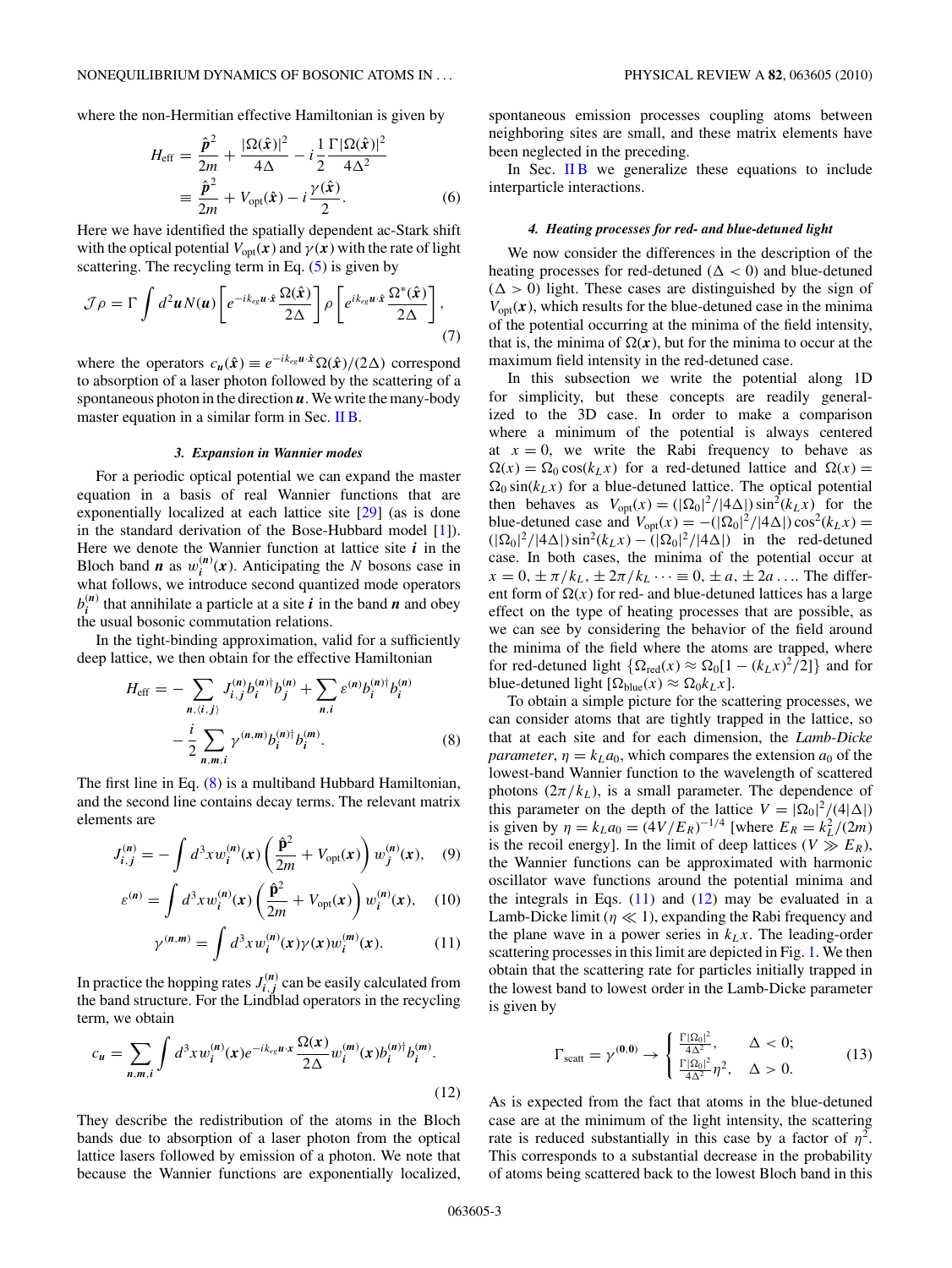<span id="page-3-0"></span>

FIG. 1. (Color online) Schematic picture of the leading-order heating processes via scattering of laser photons in a red-detuned (left) and a blue-detuned (right) lattice in the *Lamb-Dicke* limit (see text). In a red-detuned lattice the fastest process returns the scattered atom to the lowest band, while this process is strongly suppressed in the blue-detuned lattice. In both cases there are higher-order processes in the Lamb-Dicke parameter  $\eta$  of the lattice, in which the atoms are scattered into higher Bloch bands. In the limit of a deep lattice, these processes occur at identical rates in the red-detuned and blue-detuned cases.

case, where in the Harmonic oscillator approximation the rate of scattering returning atoms to the lowest band is given by

$$
\Gamma^{l.b.}_{scatt}\rightarrow \begin{cases} \frac{\Gamma |\Omega_0|^2}{4\Delta^2}, \quad & \Delta<0; \\ \frac{\Gamma |\Omega_0|^2}{4\Delta^2} \eta^4, & \Delta>0. \end{cases}
$$

Whereas scattering into the lowest band is the dominant term (order  $\eta^0$ ) in the red-detuned lattice, the leading-order term for the blue-detuned lattice is scattering into the first excited band, which is of order  $\eta^2$ . In the Harmonic oscillator approximation this coupling to the first excited band occurs at the identical rate in the red-detuned lattice.

While the red-detuned and blue-detuned cases exhibit considerably different scattering rates, the rate at which the energy of the atom  $E = \langle H \rangle$  increases is identical for red and blue detuning and completely independent of the initial motional state of the atom (see the Appendix),

$$
\dot{E} = \frac{\Gamma |\Omega_0|^2}{4\Delta^2} E_R.
$$
 (14)

In the harmonic oscillator approximation, the independence of this rate on the sign of the detuning can be seen clearly, because an increase in energy arises solely from coupling to higher bands, and while the rate of scattering events returning particles to the lowest band are very different for blue-detuned and red-detuned light, the rate with which particles are scattered to higher bands is identical in the two cases. When the same computation is performed with Wannier functions, the lowest Bloch band has a finite energy width, and thus a small energy increase is obtained from atoms scattered into the lowest band. The heating rate in the red- and blue-detuned cases remains identical, however, with the scattering rate into higher bands in the red-detuned case being slightly reduced to compensate the energy increase from scattering into the lowest band.

We note at this point that the rate of energy increase in the system does not completely characterize the heating process, and we show in what follows that for many-body systems, heating in blue- and red-detuned lattices can function very differently, despite the fact that the rate of energy increase remains independent of the sign of the detuning. A key physical characteristic of spontaneous emission processes when characterizing how the many-body state changes is that they tend to localize particles undergoing the scattering event on a length scale of the wavelength of the emitted photon. This is described in more detail in Sec. [II C.](#page-5-0)

# *5. Remarks on the master equation*

We conclude with a few remarks regarding the validity of the preceding model. The assumption of a two-level system here is clearly an oversimplification in some respects. However, it is very clear how to generalize these results to more realistic atomic models and experimental setups.

First, in order to generate an isotropic 3D cubic optical lattice, it is typical to use three laser beams that are independent, either because they are slightly detuned or because they have orthogonal polarizations. The optical potential is a sum of optical potentials for all three beams, and all terms in the master equation must be summed over contributions from the different beams. In the calculations in what follows, we explicitly choose different lattice depths in different directions and perform this summation in order to produce results that are as close as possible to current experiments. The sum of the effective scattering rate  $|\Omega_0|^2 \Gamma / (4\Delta^2)$  over the beams is denoted  $\gamma_0$ .

Second, for typical parameters, the lattice lasers are so far detuned that the RWA is not strictly valid. However, in the limit where the excited state can be eliminated, this does not change the effective description of the physics except for small quantitative modifications in the prefactor of the scattering rate and the optical potential.

Finally, in multilevel atoms, the far-detuned lasers will couple to many excited states. Again, in the limit of large detuning, all of these states can be adiabatically eliminated to produce the same effective model with prefactors that arise from correctly summing the contributions from all excited levels.

Similar remarks also apply to the *N*-atom master equation that we present in what follows.

### **B.** *N***-atom case**

We now present the full model for *N* atoms in the lattice. In what follows we first state the full master equation assuming two-level atoms and discuss the origins of each term, including terms arising from interactions and collisional loss in the system.

#### *1. Master equation for N atoms*

For *N* bosonic atoms the evolution of the reduced system density operator *ρ* is given by a master equation which we write in using second quantization. Eliminating the atoms in the excited state and defining field operators  $\hat{\psi}(x)$  with bosonic commutation relations  $[\hat{\psi}(x), \hat{\psi}^{\dagger}(y)] = \delta(x - y)$  for atoms in the ground state, we derive again a master equation of the form

$$
\dot{\rho} = -i(H_{\rm eff}\rho - \rho H_{\rm eff}^{\dagger}) + \mathcal{J}\rho, \qquad (15)
$$

with non-Hermitian effective Hamiltonian

$$
H_{\rm eff} = H_0 + H_{\rm eff}^{\rm rad} + H_{\rm eff}^{\rm coll}.
$$
 (16)

The first contribution to the effective Hamiltonian,  $H_0$ , is the term describing motion of single atoms in the optical lattice,

$$
H_0 = \int d^3x \hat{\psi}^\dagger(\mathbf{x}) \left( -\frac{\nabla^2}{2m} + V_{\text{opt}}(\mathbf{x}) \right) \hat{\psi}(\mathbf{x}), \qquad (17)
$$

which is the same form derived in Sec. [II A.](#page-1-0)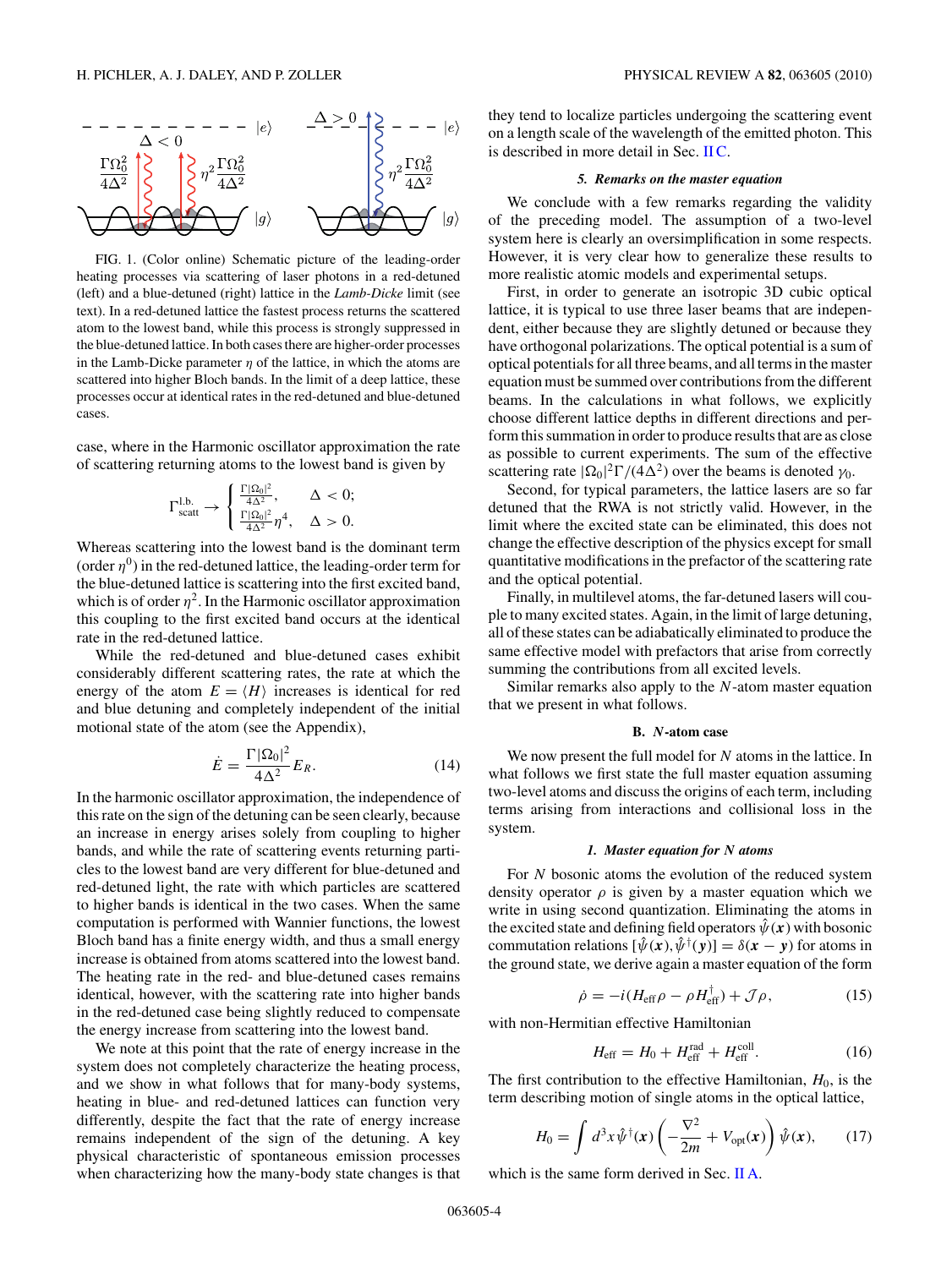<span id="page-4-0"></span>The radiative part of the master equation describing the couplings of the atoms to the vacuum modes of the electromagnetic field are contained in the effective Hamiltonian

$$
H_{\text{eff}}^{\text{rad}} = \iint d^3x d^3y \frac{\Gamma \Omega(y) \Omega^*(x)}{4\Delta^2} G(k_{eg}(x-y)) \hat{\psi}^\dagger(x) \hat{\psi}^\dagger(y) \hat{\psi}(y) \hat{\psi}(x) \tag{18}
$$

$$
-i\frac{1}{2}\int d^3x \frac{\Gamma|\Omega(x)|^2}{4\Delta^2}\hat{\psi}^\dagger(x)\hat{\psi}(x)-i\frac{1}{2}\int\!\!\int d^3x d^3y \frac{\Gamma\Omega(y)\Omega^*(x)}{4\Delta^2}F(k_{eg}(x-y))\hat{\psi}^\dagger(x)\hat{\psi}^\dagger(y)\hat{\psi}(y)\hat{\psi}(x),\tag{19}
$$

and recycling term

$$
\mathcal{J}\rho = \iint d^3x d^3y \frac{\Gamma \Omega(x)\Omega(y)}{4\Delta^2} F(k_{eg}(x-y)) \hat{\psi}^\dagger(x) \hat{\psi}(x) \rho \hat{\psi}^\dagger(y) \hat{\psi}(y), \tag{20}
$$

with functions *F* and *G* defined as

$$
F(\xi) = \int d^2 u N(u) e^{-iu \cdot \xi}
$$
  
=  $\frac{3}{2} \left\{ \frac{\sin \xi}{\xi} [1 - (\hat{d} \cdot \hat{\xi})^2] + [1 - 3(\hat{d} \cdot \hat{\xi})^2] \left( \frac{\cos \xi}{\xi^2} - \frac{\sin \xi}{\xi^3} \right) \right\},$  (21)

$$
G(\xi) = -\frac{1}{\xi^3} \mathcal{P} \int_{-\infty}^{\infty} \frac{d\zeta}{2\pi} \frac{\zeta^3}{\zeta - \xi} F(\zeta \xi/\xi)
$$
  
=  $\frac{3}{4} \left\{ -[1 - (\hat{\boldsymbol{d}} \cdot \hat{\xi})^2] \frac{\cos \xi}{\xi} + [1 - 3(\hat{\boldsymbol{d}} \cdot \hat{\xi})^2] \left( \frac{\sin \xi}{\xi^2} + \frac{\cos \xi}{\xi^3} \right) \right\},$  (22)

where  $P$  denotes the principal value integral.

Finally, we have an effective Hamiltonian accounting for short-range collision physics in the presence of laser fields, as well as associated losses

$$
H_{\text{eff}}^{\text{coll}} = \int d^3x \left( g(\mathbf{x}) - i \frac{1}{2} \gamma_2(\mathbf{x}) \right) \hat{\psi}^\dagger(\mathbf{x}) \hat{\psi}^\dagger(\mathbf{x}) \hat{\psi}(\mathbf{x}) \hat{\psi}(\mathbf{x}), \tag{23}
$$

where the functions *g* and  $\gamma_2$  are discussed in the following.

We now give a more detailed discussion of the radiative and collisional contributions to the master equation, as well as comment on the validity of these equations in each case.

*Radiative terms.* As mentioned earlier, radiative processes are contained in the effective Hamiltonian  $H_{\text{eff}}^{\text{rad}}$  and the recycling term  $J$ . These contributions to the master equation are obtained by eliminating the vacuum modes of the radiation field for an ensemble of two-level atoms, as discussed by Lehmberg [\[30–32\]](#page-14-0), followed by an adiabatic elimination of the excited state. The present master equation is a straightforward generalization of Lehmberg's *N*-atom Bloch equations by including the quantized motion of the atoms and writing the master equation in second quantized form. The first line in  $H_{\text{eff}}^{\text{rad}}$  is the dipole-dipole interaction due to exchange of photons between the atoms. The second line contains a single-particle decay term corresponding to the absorption of a laser photon, followed by spontaneous emission, as discussed in Sec. [II A.](#page-1-0) The second term in Eq.  $(19)$  is a collective radiative term associated with super- and subradiance. The functions  $F$  and  $G$  appearing in Eqs.  $(18)$ – $(20)$  are defined in Eqs. (21) and (22). For distances much smaller than the

optical wavelength  $\xi = k_{eg}|\mathbf{x} - \mathbf{y}| \ll 1$ , that is, for particles on the same lattice site, the function *G* approaches the static dipole-dipole interaction diverging as  $r^{-3}$ , while  $F(0) = 1$ . For distances larger than the wavelength, that is, particles on distant lattice sites, both *G* and *F* fall off in an oscillatory manner on a length scale set by the wavelength of the emitted photons. A plot of  $F(\xi)$  can be found in Fig. 2.

We conclude the discussion of the radiative terms with three remarks. First, the recycling term  $J$  in Eq. (20) involves Lindblad operators in the form of atomic densities  $\hat{\psi}^{\dagger}(\mathbf{x})\hat{\psi}(\mathbf{x})$  smeared out by the function  $F(k_{eg}(\mathbf{x}-\mathbf{y}))$ . Thus a spontaneous emission event will localize a particle within a wavelength. This is a key mechanism behind the destruction



FIG. 2. (Color online) Plot of the function *F*(*ξ* ) for *ξ* parallel to  $d$  [see Eq.  $(21)$  for the definition of  $F$ ]. Note that the localized form of this function reflects the localization of atoms in spontaneous emission events.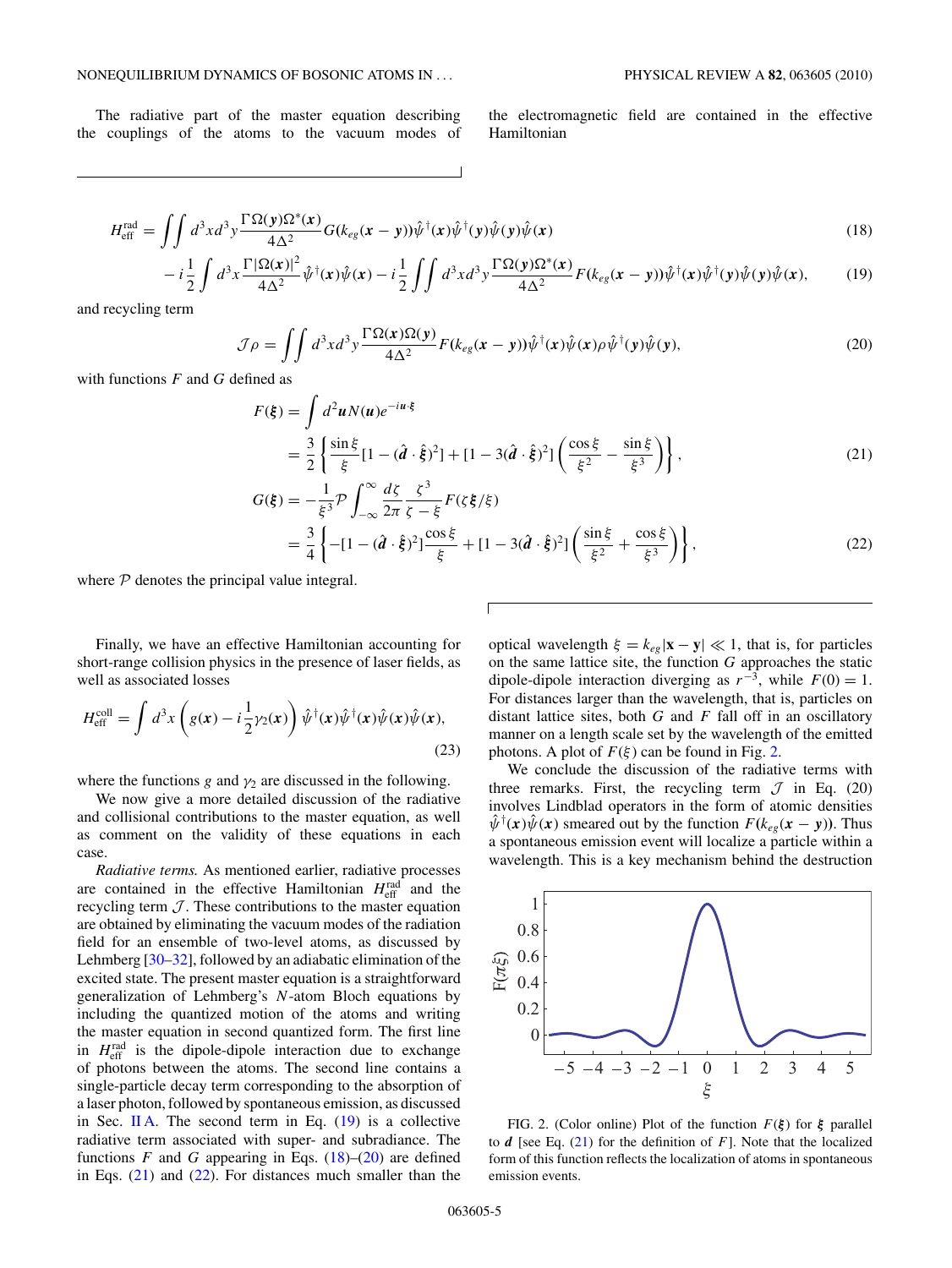<span id="page-5-0"></span>of long-range order due to spontaneous emission processes, and we will return to this discussion in Secs. II C and [III A 4.](#page-7-0) Second, it is easily checked that the effective Hamiltonian  $H_{\text{eff}}^{\text{rad}}$  together with the recycling term (20) give a trace preserving master equation in the usual Lindblad form. This follows from the commutation relations of  $\hat{\psi}(x)$  together with  $F(0) = 1$ . Third, we note that the dipolar function  $G(\xi)$  must be understood as regularized on a short distance scale of molecular interactions where the two-level model underlying the derivation of the radiative master equation breaks down. In typical experimental situations, where the lattice is very far detuned, the dipole-dipole interaction term will give only very small corrections to the effects of normal collisional interactions, which we discuss in the next paragraph. In the derivation of a Hubbard model, these dipole-dipole interaction terms will give small corrections to the onsite interaction energy and will be absorbed into this value for the purposes of the discussions in following sections.

*Collisional terms.* We now turn to the collisional terms describing short-range scattering. In the absence of laser light, and for scattering at sufficiently low energies and densities, this short-range physics provides a boundary condition for the two-body scattering wave functions at longer distances, so that the resulting dynamics can be described as an effective two-body interaction with a single parameter, the scattering length *as* [\[33–35\]](#page-14-0). Thus, this short-range collision physics is accounted for by a contact potential in the many-particle Hamiltonian, as represented by  $H_{\text{eff}}^{\text{coll}}$  in Eq. [\(23\)](#page-4-0), with  $g =$  $4\pi\hbar^2 a_s/m$ . The scattering length  $a_s$  can be calculated by solving a set of coupled-channel equations for the scattering of atoms [\[36\]](#page-14-0). It is, at least on a conceptual level, straightforward to include in these channels not only collisional processes but also light assisted collisional interactions. An example is provided by the discussion of the optical Feshbach resonances by Fedichev *et al.* [\[37–39\]](#page-14-0), where for red-detuned laser light excited electronic states of the atom-atom complex provide resonances and thus a resonant enhancement of the groundstate scattering length. Such a light-modified scattering length will reflect the local laser intensity, and thus, in principle, be spatially dependent. We account for this by writing an intensity-dependent and spatially varying contact coupling  $g(x)$  in Eq. [\(23\)](#page-4-0). Away from the optical Feshbach resonance we expect  $g(\mathbf{x}) \sim 4\pi \hbar^2 a_s/m$ . More important, radiative loss in these processes can be accounted for by an imaginary part of the a scattering length, which will again be intensity-dependent and thus spatially dependent, as discussed in the context of optical Feshbach resonances. We account for this loss by including an intensity-dependent imaginary contribution to the scattering length  $-i\gamma_2$  in the contact interaction [\(23\)](#page-4-0). Along a similar reasoning, losses in collisions between chemically reactive molecules have recently been modeled by imaginary scattering length.

In general, there can be corrections to collisional interactions due to higher-order processes, for example, three-body collisions that can generate three-body losses. These are neglected here. Also, in the discussions in what follow, we would like to separate the role of spontaneous emission events from that of light-assisted collisions. As a result, we set  $\gamma_2 = 0$ for the purposes of calculations exploring the effects of heating due to spontaneous emissions.

#### *2. The master equation in a Wannier basis*

*Multiband Hubbard model.* When the potential corresponds to an optical lattice, we obtain a multiband Bose-Hubbard model from Eq. [\(15\)](#page-3-0) for the coherent part of the evolution by expanding the field operators in a Wannier basis,  $\psi(\mathbf{x}) =$  $\sum_{n,i} w_i^{(n)}(x) b_i^{(n)}$ , and applying the assumption of local tunneling and interactions in a deep lattice [\[1\]](#page-13-0), for example, for an isotropic 3D lattice,

$$
H = -\sum_{n,(i,j)} J_{i,j}^{(n)} b_i^{(n)\dagger} b_j^{(n)} + \sum_{n,i} \varepsilon^{(n)} b_i^{(n)\dagger} b_i^{(n)} + \sum_{i,k,l,m,n} \frac{1}{2} U^{(k,l,m,n)} b_i^{(k)\dagger} b_i^{(l)\dagger} b_i^{(m)} b_i^{(n)}, \qquad (24)
$$

with tunneling rates  $J_{i,j}^{(n)}$  and onsite interaction energy shifts  $U^{(k,l,m,n)}$  arising from the contact and dipole-dipole interactions in Eqs.  $(18)$  and  $(23)$ . In what follows we denote  $J_{i,j}^{(n)}$  and  $U^{(n,n,n,n)}$  for the lowest band as *J* and *U*, respectively. The remaining part of the master equation in this basis takes on a similar form to that in Sec. [II A:](#page-1-0)

$$
\dot{\rho} = -i[H,\rho] + \mathcal{L}_1 \rho. \tag{25}
$$

The term describing the scattering of laser photons, denoted as  $\mathcal{L}_1\rho$ , can be written in this basis as

$$
\mathcal{L}_1 \rho = -\frac{1}{2} \sum \gamma_{i,j}^{(k,l,m,n)} \big[ b_i^{(k)\dagger} b_i^{(l)}, \big[ b_j^{(m)\dagger} b_j^{(n)}, \rho \big] \big]. \tag{26}
$$

Here the sum runs over  $\{i, j, k, l, m, n\}$  and the matrix elements for the different processes are defined as

$$
\gamma_{i,j}^{(k,l,m,n)} = \iint d^3x d^3y \frac{\Gamma \Omega(x) \Omega^*(y)}{4\Delta^2} F(k_{eg}(x-y))
$$
  
 
$$
\times w_i^{(k)}(x) w_i^{(l)}(x) w_j^{(m)}(y) w_j^{(n)}(y). \qquad (27)
$$

*Single-band Hubbard model.* For red detuning, where the dominant processes in the scattering will return atoms to the lowest band, it can be convenient to focus on the physics resulting from these dominant processes. If, in addition, we neglect the small terms that are not diagonal in a position basis ( $∼F(k_{e,g}a)$ ), then [\(15\)](#page-3-0) reduces to

$$
\dot{\rho} = -i[H_{\rm BH}, \rho] + \sum_{i} \gamma (n_i \rho n_i - 1/2 n_i n_i \rho - 1/2 \rho n_i n_i).
$$
\n(28)

Here  $\gamma$  is the effective scattering rate, and  $H_{\text{BH}}$  is the Bose-Hubbard Hamiltonian for the lowest band, as given in Eq. [\(1\)](#page-0-0), with  $b_i \equiv b_i^{(0)}$ ,  $n_i = b_i^{\dagger} b_i$ , and  $\varepsilon \equiv \varepsilon^{(0)} = 0$ . This form of the master equation is used in what follows for quantum trajectories simulations and also clearly demonstrates the localizing effects of spontaneous emissions that are discussed in the following subsection. The expressions here for *U* and *J* are also used when describing the initial state of the system, where atoms are assumed to be confined to the lowest Bloch band.

### **C. Localization of atoms due to spontaneous emission events**

As mentioned earlier, a key characteristic of spontaneous emission events, both for single-particle and many-particle systems, is that they localize the atom undergoing the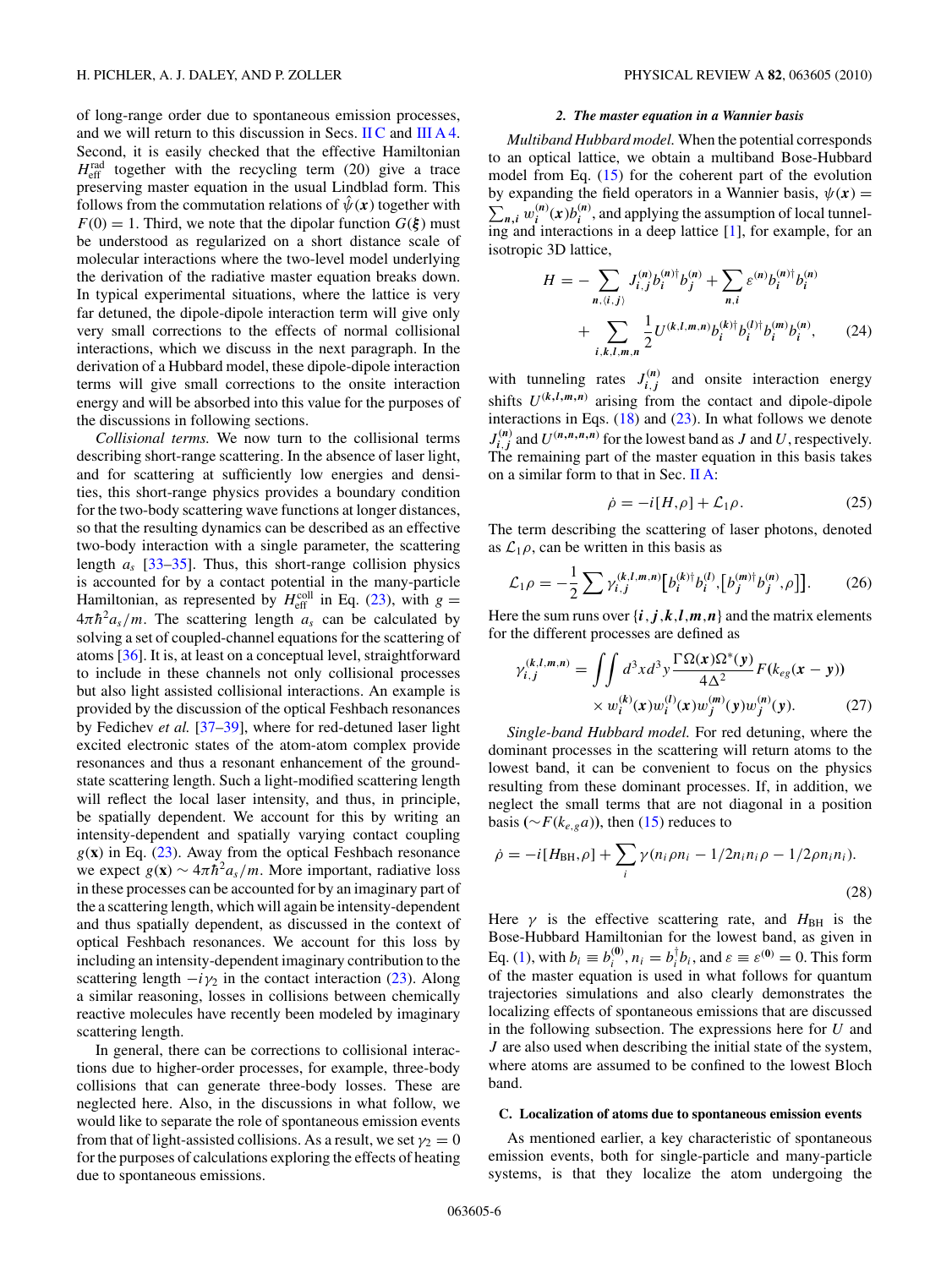<span id="page-6-0"></span>scattering event on a length scale given by the wavelength of the emitted photon  $[40]$ . This is most clearly seen from the recycling term in Eq. [\(20\)](#page-4-0), where the function  $F(k_{eg}(x - y))$ determines the coherence between emissions at different points in space, *x* and *y*. In Fig. [2](#page-4-0) we plot the function  $F(\xi)$ , showing that it is clearly localized. The length scale of the localization is then determined by 1*/keg*, which is proportional to the wavelength of emitted light. When we write the master equation in a Wannier basis, the fact that  $F(k_{ee}(x - y))$  is localized on a length scale similar to the lattice period means that the master equation will be approximately diagonal in position space, with the recycling term given by

$$
\mathcal{J}\rho \approx \sum_{k,l,m,n,i} \gamma_{i,i}^{(k,l,m,n)} b_i^{(k)\dagger} b_i^{(l)} \rho b_i^{(m)\dagger} b_i^{(n)}.
$$

This diagonal form in  $b_i^{\dagger} b_i$  will dephase coherent superpositions in which atoms are delocalized over many sites into mixtures in which for each classical possibility the atom is localized. This is a representation of the fact that information about the atom's position is transmitted to the environment by the emitted photon, and in the absence of a measurement of the photon we are left with a classical mixture of different possible locations where the photon could have been scattered. In what follows we see that this mechanism is very important when one considers the effect of spontaneous emissions on many-body states. In particular, this localization tends to destroy long-range order, which is a key property of superfluid states.

#### **III. QUANTIFYING DECOHERENCE AND HEATING**

We start our discussion of decoherence and heating in Sec. III A by studying the evolution of different many-body states in perturbation theory as described by the master equation [\(15\)](#page-3-0). The calculations are based on the full multiband master equation, but use perturbation theory in the limit of small  $\gamma/J$ ,  $\gamma/U$ , where  $\gamma$  is the effective scattering rate, and also neglect interactions of atoms that have undergone spontaneous emission events. We quantify heating for different many-body states, and for different signs of the laser detuning. We first investigate the effective scattering rate and the rate of energy increase and find results that are very similar to the single-particle case presented in Sec.  $\mathbf{II} \mathbf{A}$ , but which are modified quantitatively due to collective effects. However, because atoms scattered to higher bands will typically not thermalize with those in the lowest band on experimental time scales, the increase in mean energy is not sufficient to determine the change in the many-body state due to heating. Instead, it is important to directly investigate changes in the characteristic correlation functions. We investigate the change in correlation functions in Secs. [III A 4](#page-7-0) and [III B.](#page-8-0)

In Sec. [III B](#page-8-0) we combine quantum trajectories techniques with t-DMRG methods in order to account for longer time evolutions and thermalization after spontaneous emission events by propagating the master equation directly in time. However, for these purposes we find it convenient to restrict calculations to the lowest-band master equation [\(28\)](#page-5-0), relevant for deep red-detuned lattices. This gives us an exact solution, but only for 1D lattices.

Finally, in Sec. [III C](#page-10-0) we present a mean-field description based on Gutzwiller mean-field theory to investigate the master equation  $(15)$  for a 3D lattice. We expect this approach to provide a semiquantitative description for the heating processes, but this will certainly not capture details for the spatial dependence of the first-order correlation functions and their time dependence due to heating.

### **A. Perturbation theory**

### *1. Scattering rate*

We can determine the scattering rate for spontaneously emitted photons directly from Eq.  $(15)$ , and we find

$$
\Gamma_{\text{scatt}} = \frac{\Gamma}{4\Delta^2} \iint d^3x d^3y F(k_{eg}(x-y)) \Omega(x) \Omega(y) \operatorname{Tr} \{ \hat{\psi}^\dagger(x) \hat{\psi}(x) \rho \hat{\psi}^\dagger(y) \hat{\psi}(y) \}
$$
\n
$$
= \frac{\Gamma}{4\Delta^2} \int d^3x \Omega(x)^2 \operatorname{Tr} \{ \hat{\psi}^\dagger(x) \hat{\psi}(x) \rho \} + \frac{\Gamma}{4\Delta^2} \iint d^3x d^3y F(k_{eg}(x-y)) \Omega(x) \Omega(y) \operatorname{Tr} \{ \hat{\psi}^\dagger(y) \hat{\psi}(x) \hat{\psi}(y) \hat{\psi}(x) \rho \}. \tag{29}
$$

As in the single-particle case discussed in Sec.  $\Pi A4$ , this rate depends strongly on the sign of the detuning, and it now also depends strongly on the characteristic many-body state through the correlation functions computed for  $\rho$ . In Fig. [3](#page-7-0) we plot the scattering rate for atoms confined to move in 1D by an anisotropic lattice, for which we can compute the many-body ground state of the Hubbard model using t-DMRG methods and hence the correlation functions that appear in Eq. (29). The scattering rate is plotted as a function of *U/J* for a system at unit filling, and we note immediately that the scattering rate is again much greater for red-detuned light  $\Delta < 0$  than for blue-detuned light  $\Delta > 0$ . The scattering in the red-detuned case is again dominated by processes returning atoms to the

lowest Bloch band, as shown by the dashed lines in Fig. [3.](#page-7-0) In the superfluid regime (i.e., for small  $U/J$ ), the rate for processes that leave the atom in the lowest band, and hence the total scattering rate, is increased by collective effects. This results from bosonic enhancement [\[41,42\]](#page-14-0), which is stronger when *U/J* is small because of the increased probability of finding more than one atom at the point where the spontaneous emission event occurs. Since the process that returns an atom to the lowest band is much more prominent for red-detuned light, and atoms transferred to higher bands are transferred initially to unoccupied states, this enhancement is much more visible for red-detuned than for blue-detuned light. As the interaction strength is increased, atoms tend to be exponentially localized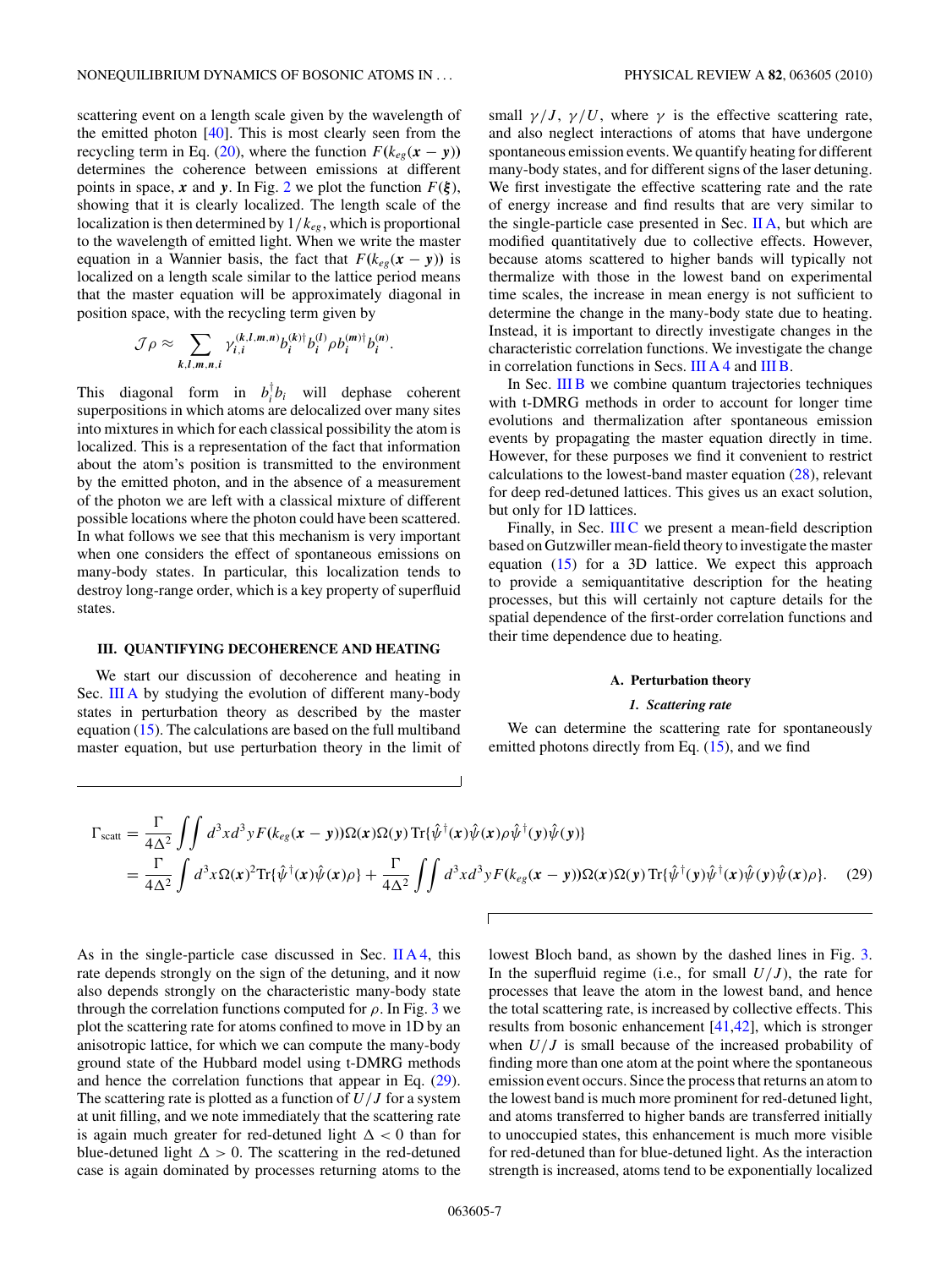<span id="page-7-0"></span>

FIG. 3. (Color online) Comparison between the total process rate  $\Gamma_{\text{scatt}}/\gamma_0$  (solid lines) and the rate for processes back to the lowest band (dashed lines) for  $\Delta < 0$  (upper lines) and a  $\Delta > 0$  (lower lines) in the ground state of a 1D lattice (using DMRG ground states for Bosons in a 1D lattice:  $V_x = V_y = 30E_R$ ,  $V_z = 10E_R$ ). The rates include scattering from all three lattice-generating beams.

on individual sites in the Mott-insulator phase, corresponding to  $U/J \gtrsim 3.37$ , and for increasing  $U/J$  this enhancement is strongly reduced.

## *2. Total rate of energy increase*

From the master equation [Eq.  $(15)$ ], we can calculate the rate of change  $d\langle H \rangle/dt$  of the total mean energy of the atom cloud due to scattering of laser photons. Here *H* is the Hermitian part of the effective Hamiltonian in Eq. [\(15\)](#page-3-0), and  $\mathcal{L}_1 \rho$  is the part of the master equations that describes incoherent scattering of the laser photons:

$$
\frac{d}{dt}\langle H \rangle = \text{Tr}\{H\mathcal{L}_1 \rho\}.
$$
\n(30)

For each standing wave with laser wave number  $k_l$ , giving an effective Rabi frequency  $\Omega(x) = \Omega_0 \cos(k_l x)$ , we find (see the Appendix)

$$
\frac{d}{dt}\langle H\rangle = \frac{\Gamma |\Omega_0|^2}{4\Delta^2} E_R N.
$$
 (31)

Thus, the total rate of energy increase is *independent of the sign of the detuning and of the properties of the many-body state*. Furthermore, the increase in *energy per particle* is the same as in the *single-particle case* presented in Sec. [II A 4.](#page-2-0) However, as we discuss in the next subsection, this is not the key quantity for determining changes to the many-body state.

#### *3. Thermalization and atoms in excited Bloch bands*

The dominant contribution to the energy computed in Sec. III A 2 is due to atoms scattered into higher Bloch bands, which can easily be shown in the Lamb-Dicke limit (see Sec.  $\mathbf{II} \mathbf{A}$  4). The energy gain in a scattering event in which the atom remains in the lowest band is on the order of the tunneling rate *J*, whereas atoms scattered into higher bands gain an energy greater than the bandgap energy *ε*gap. However, because  $\varepsilon_{\text{gap}} \gg J, U$ , it is not possible for these atoms that have been scattered to higher bands to thermalize this energy input on typical experimental time scales. Indeed, it would require very high-order processes in perturbation theory in  $J/\varepsilon_{\text{gap}}$  and  $U/\varepsilon_{\text{gap}}$  in order to return these atoms to the lowest band. As a result, these processes that create a large change in the mean energy of the state will nonetheless often contribute very little to a change in the many-body state. Thus, it is clear that the total energy *does not* completely characterize the change in the many-body state. Instead, we must look directly at other quantities, such as correlation functions determining the characteristic properties of the many-body state, and how they are changed as a result of the heating processes. We show in what follows that although the rate of energy increase is independent of the sign of the detuning, the change in character of the many-body state can be strongly dependent on that sign.

#### *4. Single-particle density matrix and momentum distribution*

For bosons in an optical lattice, a key quantity in characterizing the many-body state is the single-particle density matrix  $S(x_1, x_2) = \langle \hat{\psi}^\dagger(x_1) \hat{\psi}(x_2) \rangle$ . In the superfluid regime, the system exhibits off-diagonal long-range order (or quasi-longrange order for 1D systems), whereas in the Mott-insulator regime this function decays exponentially as a function of distance  $|x_1 - x_2|$ . In first-order perturbation theory in  $\gamma_0/J$ ,  $\gamma_0/U$ , the change of the single-particle density matrix due to scattering of laser photons is given by

$$
\dot{S}(\mathbf{x}_1, \mathbf{x}_2) = \text{Tr}\{\hat{\psi}^{\dagger}(\mathbf{x}_1)\hat{\psi}(\mathbf{x}_2)\mathcal{L}_1\rho\}
$$
(32)  
\n
$$
= -\frac{1}{2}\frac{\Gamma}{4\Delta^2}[\Omega(\mathbf{x}_1)^2 + \Omega(\mathbf{x}_2)^2 - 2F(k(\mathbf{x}_1 - \mathbf{x}_2))
$$
  
\n
$$
\times \Omega(\mathbf{x}_1)\Omega(\mathbf{x}_2)]\langle \hat{\psi}^{\dagger}(\mathbf{x}_1)\hat{\psi}(\mathbf{x}_2)\rangle.
$$
(33)

Here we have also neglected interactions with atoms that have undergone spontaneous emissions. These will be treated in Sec. [III B.](#page-8-0) Noting that  $F(k(x_1 - x_2)) \rightarrow 0$  for  $|x_1 - x_2| \gg a$ the off-diagonal long-range order changes according to

Tr
$$
\{\hat{\psi}^\dagger(\mathbf{x}_1)\hat{\psi}(\mathbf{x}_2)\mathcal{L}_1\rho\} \xrightarrow{|\mathbf{x}_1-\mathbf{x}_2|\gg a}
$$
  
\n
$$
-\frac{1}{2}\frac{\Gamma}{4\Delta^2}[\Omega(\mathbf{x}_1)^2 + \Omega(\mathbf{x}_2)^2]\langle \hat{\psi}^\dagger(\mathbf{x}_1)\hat{\psi}(\mathbf{x}_2)\rangle.
$$
 (34)

The relative rates of change for the single-particle density matrix as a function of  $x_1$  and  $x_2$  are plotted in Fig. [4](#page-8-0) for red- and blue-detuned light, normalized to *γ*0. We see a clear difference between the results for red and blue detuning. The reason for this is that the breakdown of long-range correlations is rooted in the localization effect of spontaneous emission events, as was discussed in Sec. [II C.](#page-5-0) This localization depends not on the rate of energy input into the system, but rather on the total scattering rate, which is larger in the red-detuned case. Hence, the breakdown occurs substantially faster for the red-detuned lattice than for blue detuning.

At the same time, the localization effect is much more harmful for a superfluid state in the weakly interacting limit than for a Mott-insulator state, where the particles are already exponentially localized at different sites. In the extreme limit  $U/J \rightarrow \infty$ , the only significant change in the state is the (relatively rare) transfer of some atoms to higher bands.

Note that the single-particle density matrix is also directly connected to the momentum distribution  $n(p)$ , meaning that the measurements that are made in experiments (including the comparison made with quantum Monte Carlo calculations in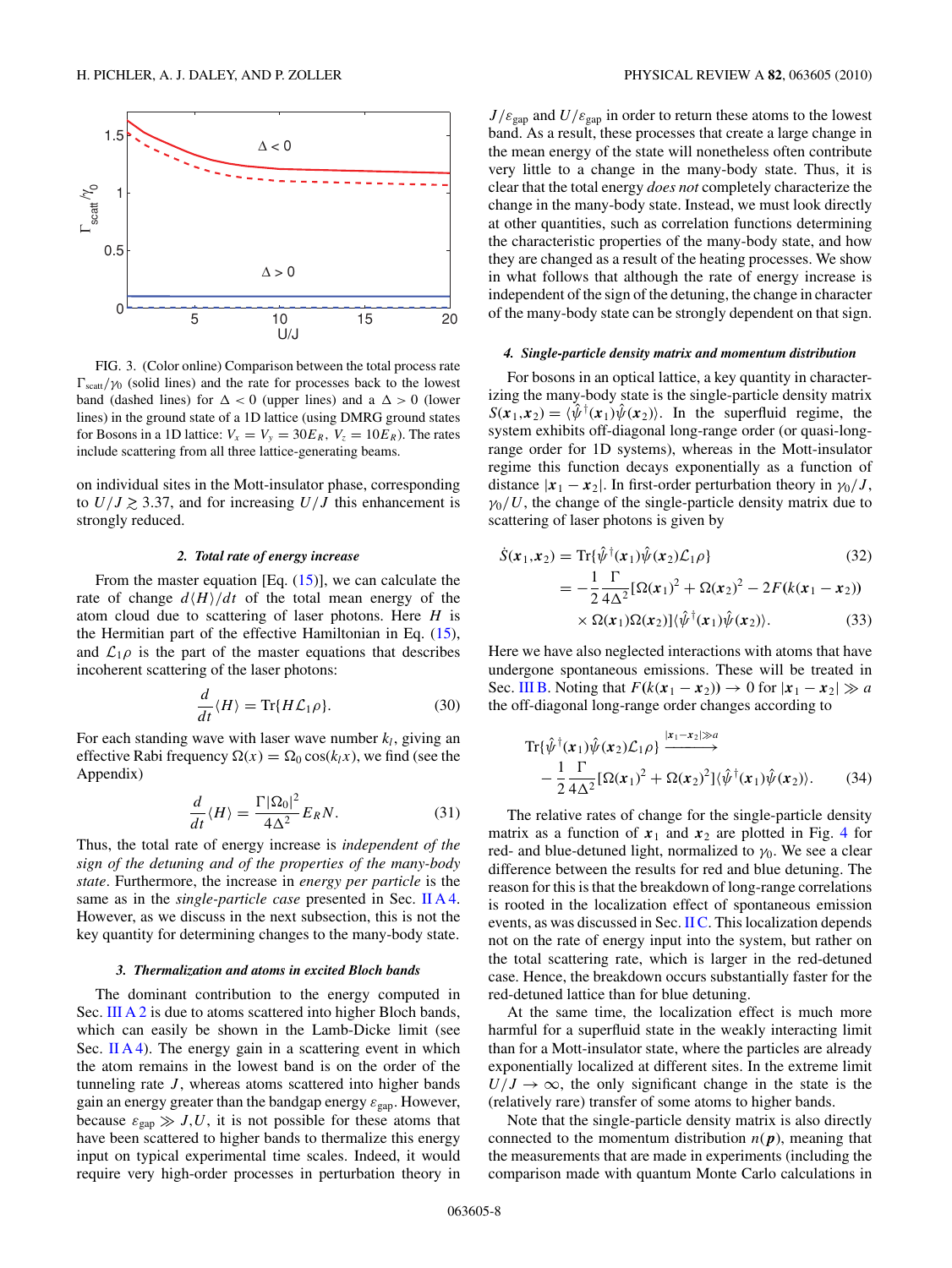<span id="page-8-0"></span>

FIG. 4. (Color online) Relative rate of change of the (integrated) single-particle density matrix  $S_{1D}(z_1, z_2) =$  $\iint dx dy \langle \hat{\psi}^{\dagger}(x, y, z_1) \hat{\psi}(x, y, z_2) \rangle$  in an effectively 1D lattice  $(V_x = V_y = 30E_R; V_z = 10E_R)$  generated by a red (*a*) and a blue (*b*) detuned laser. In the tightly bound transversal directions the atoms are assumed to be in the lowest band. Scattering from all three lattice-generating laser beams is taken into account (with weights corresponding to the lattice depths). (The lattice constant is denoted by *a*.)

Ref. [\[16\]](#page-13-0)) are directly related to the changes in these correlation functions. Specifically,

$$
n(\mathbf{p}) = \frac{1}{(2\pi)^3} \int \int d^3 x_1 d^3 x_2 S(\mathbf{x}_1, \mathbf{x}_2) e^{-i \mathbf{p} \cdot (\mathbf{x}_1 - \mathbf{x}_2)}, \qquad (35)
$$

so that the presence of (quasi-) off-diagonal long-range order in the superfluid regime gives rise to peaks at reciprocal lattice vectors. The breakdown of long-range order due to spontaneous emission events is then directly related to a decrease in the visibility of these peaks, as we show in Fig. 5. Again, in the extreme Mott-insulator limit, the state is very insensitive to spontaneous emissions, with the initial momentum distribution being given by the Fourier transform of the lowest-band Wannier function, and changing only due to processes where an atom is scattered into higher bands. Since the time scales for these processes are similar for red and blue detuning, both lattices have similar effect on the Mott insulator.

Using perturbation theory calculations it is difficult to quantify the effects of interactions between particles on the lattice after the spontaneous emission has occurred, in particular, effects due to partial thermalization of the energy added to the system. In order to address this, it is necessary to find a method to propagate the master equation directly in time. This is discussed in the next section.



FIG. 5. (Color online) Momentum distribution (in arbitrary units) of the ground state of noninteracting particles in a 1D lattice of depth  $V = 10E_R$  (black) and after a time  $\gamma_0 t = 0.5$  if the lattice is generated by a red laser (red, dashed). The inset shows the central peak initially (black, solid) and after  $\gamma_0 t = 0.5$  in a red (red, dashed) and in a blue lattice (blue, dashed-doted) (36 particles on 36 sites).

# **B. Propagation of the single-band master equation [\(28\)](#page-5-0) with quantum trajectories and TEBD**

In order to further quantify the heating process, especially the effects of interactions in the system after spontaneous emission events have occurred, we now investigate means to directly integrate the master equation [\(15\)](#page-3-0). For 1D systems, we can compute time-dependent expectation values from the master equation exactly by combining t-DMRG methods with quantum trajectory techniques, as discussed in Ref. [\[25\]](#page-14-0). In order to simplify the numerical computation, we focus on processes returning atoms to the lowest Bloch band, which are dominant for red detuning, as discussed previously, and base the simulations on the single-band master equation given in Eq. [\(28\)](#page-5-0). In the 2D-3D case, it is numerically prohibitively expensive to apply these methods directly for realistic system sizes; however, we expect that certain aspects can be described semiquantitatively by a mean-field theory treatment similar to that in Ref.  $[43]$ , which is discussed in Sec. [III C.](#page-10-0)

In the combination of quantum trajectories and t-DMRG, t-DMRG [\[44–46\]](#page-14-0) provides a convenient means of propagating states that are not too far from equilibrium in a 1D system, whereas quantum trajectories  $[47-51]$  is a method for computing time-dependent correlation functions from the master equation based on a stochastic propagation of states. Briefly, the idea is that each stochastic trajectory begins from an initial pure state (sampled from the initial density matrix) and is propagated based on the non-Hermitian Hamiltonian  $H_{\text{eff}}^{\text{QT}} = H_{\text{BH}} - (\gamma/2) \sum_{i} n_i n_i$ , except for at randomly sampled times  $t_i$ , where *quantum jumps* occur,

$$
i\frac{d}{dt}|\psi(t)\rangle = H_{\text{eff}}|\psi(t)\rangle; |\psi(t_j^+)\rangle = \frac{n_{ij}|\psi(t_j)\rangle}{||n_{ij}|\psi(t_j)\rangle||},\tag{36}
$$

corresponding to the localization of a particle onsite due to the spontaneous emission event. In the stochastic simulation the times  $t_j$  are points where the norm of the state falls below a randomly chosen threshold. At these times, a random site  $i_j$  is selected for the spontaneous emission event according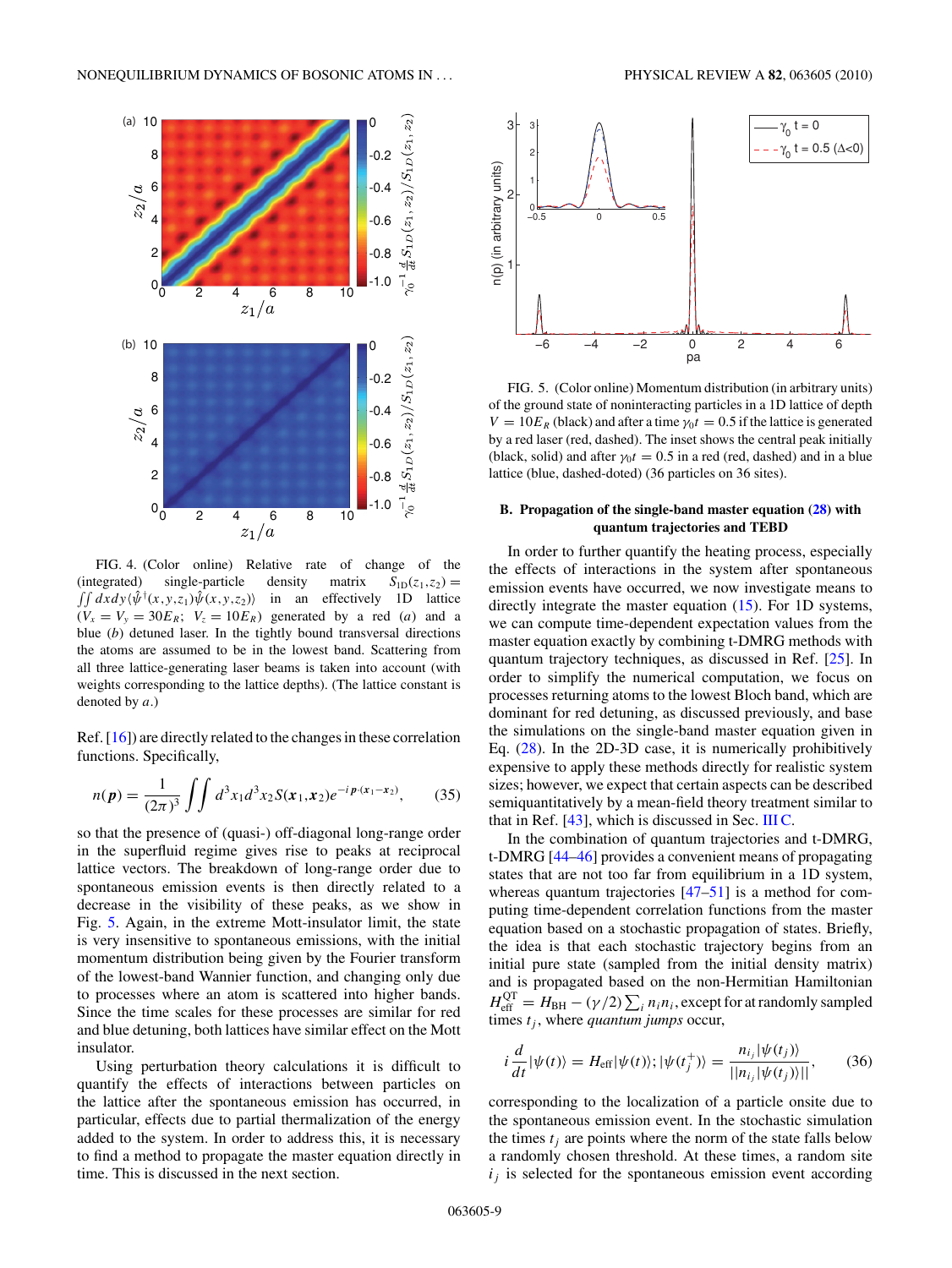<span id="page-9-0"></span>

FIG. 6. (Color online) Development of the mean energy in a system with 36 particles on 36 sites, at  $U/J = 3$  just below the superfluid to Mott-insulator transition and  $\gamma = 0.01J$ , computed from Eq. [\(28\)](#page-5-0) via quantum-trajectories methods (solid blue line), compared with the equivalent result from first-order perturbation theory (dashed red line). Statistical error bars are shown based on the stochastic average over 1000 trajectories.

to the probabilities  $p_{i_j} \propto \langle \psi(t_j) | n_{i_j}^{\dagger} n_{i_j} | \psi(t_j) \rangle$  and applied. Expectation values are computed based on stochastic averages, which converge rapidly as a function of the number of trajectories. Each of the computations presented here was based on sampling 1000 trajectories, which was possible on a time scale of a few days with a cluster of ca. 100 CPU cores. In every case, numerical convergence was checked, with the number of states retained for decompositions in t-DMRG being computed to  $\chi = 200$ .

Results from these calculations are shown in Figs. 6, 7, and 8. In Fig. 6 we show the increase in energy for a system with 36 particles on 36 sites, interaction strength  $U/J = 3$ , and  $\gamma = 0.01J$ . We observe excellent agreement with results from perturbation theory at short times, where we have the linear relation  $\langle H_{BH} \rangle_t \approx \langle H_{BH} \rangle_0 + \frac{d}{dt} \langle H_{BH} \rangle_{t=0} t$ ,



FIG. 7. Momentum distribution (in arbitrary units) calculated for a 1D lattice (36 particles on 36 sites) with  $U/J = 3$  (i.e., in the superfluid regime) and a scattering rate  $\gamma = 0.01J$  from Eq. [\(28\)](#page-5-0) via quantum-trajectories methods in a lattice of depth  $V = 10E_R$ . Averages are taken over 1000 trajectories. The scale of the momenta axis is 1*/a*, where *a* is the lattice constant.



FIG. 8. (Color online) Comparison of the decay of off-diagonal correlations in the single-particle density matrix  $S(i, j) = \langle b_i^{\dagger} b_j \rangle$  as a function of time. These are computed from the master equation for the lowest band [Eq. [\(28\)](#page-5-0)] with  $\gamma / J = 0.01$  for 24 particles on a 24-site lattice by combining quantum-trajectories methods with t-DMRG. (a) Comparison of the decay of off-diagonal elements  $S(i, i + x)$ when  $U/J = 2$  (superfluid regime, upper lines) and  $U/J = 10$  (Mottinsulator regime, lower lines). In each case we show correlations at separation distances  $x = 1$  (solid lines) and  $x = 2$  (dashed lines), each of which are averaged over *i*. We see that the correlations for the Mott-insulator state at  $U/J = 10$  are almost constant, whereas for  $U/J = 2$ , the decay becomes more rapid than at initial times. (b) Comparison of  $S(i, i + 2)$  averaged over *i* and normalized to the value at time  $t = 0$ ,  $|S(i, i + 2)||t = 0$  for  $U/J = 2, 4, 6, 8, 10$  (seen here from bottom to top). The dashed line shows the corresponding result from perturbation theory. Each computation was averaged over 1000 trajectories, and error bars are shown in (b). For (a), the statistical errors fit inside the line thickness.

with the rate of change of the mean energy from Eq. [\(28\)](#page-5-0) given by  $\frac{d}{dt} \langle H_{\text{BH}} \rangle|_{t=0} = \gamma J \sum_{\langle i,j \rangle} \langle b_i^{\dagger} b_j \rangle$ . In Fig. 7, we similarly see the characteristic decay of the central peak in the momentum distribution as off-diagonal correlations decay over time.

In Fig. 8, we show the evolution of the off-diagonal elements of the correlation functions  $S(i, j) = \langle b_i^{\dagger} b_j \rangle$ , where in contrast to the results presented in the previous section, we now include the effects of collisions after spontaneous emission events, that is, partial thermalization of the energy added to the system. The basic change to these previous results is immediately apparent in Fig.  $8(a)$ , which shows off-diagonal correlations in the superfluid regime for  $U/J = 2$  and in the Mott-insulator regime for  $U/J = 10$  as a function of time. Where the perturbation theory results, neglecting scattering after a decay event, give us identical rates of relative decay of these values for different interaction strengths, here the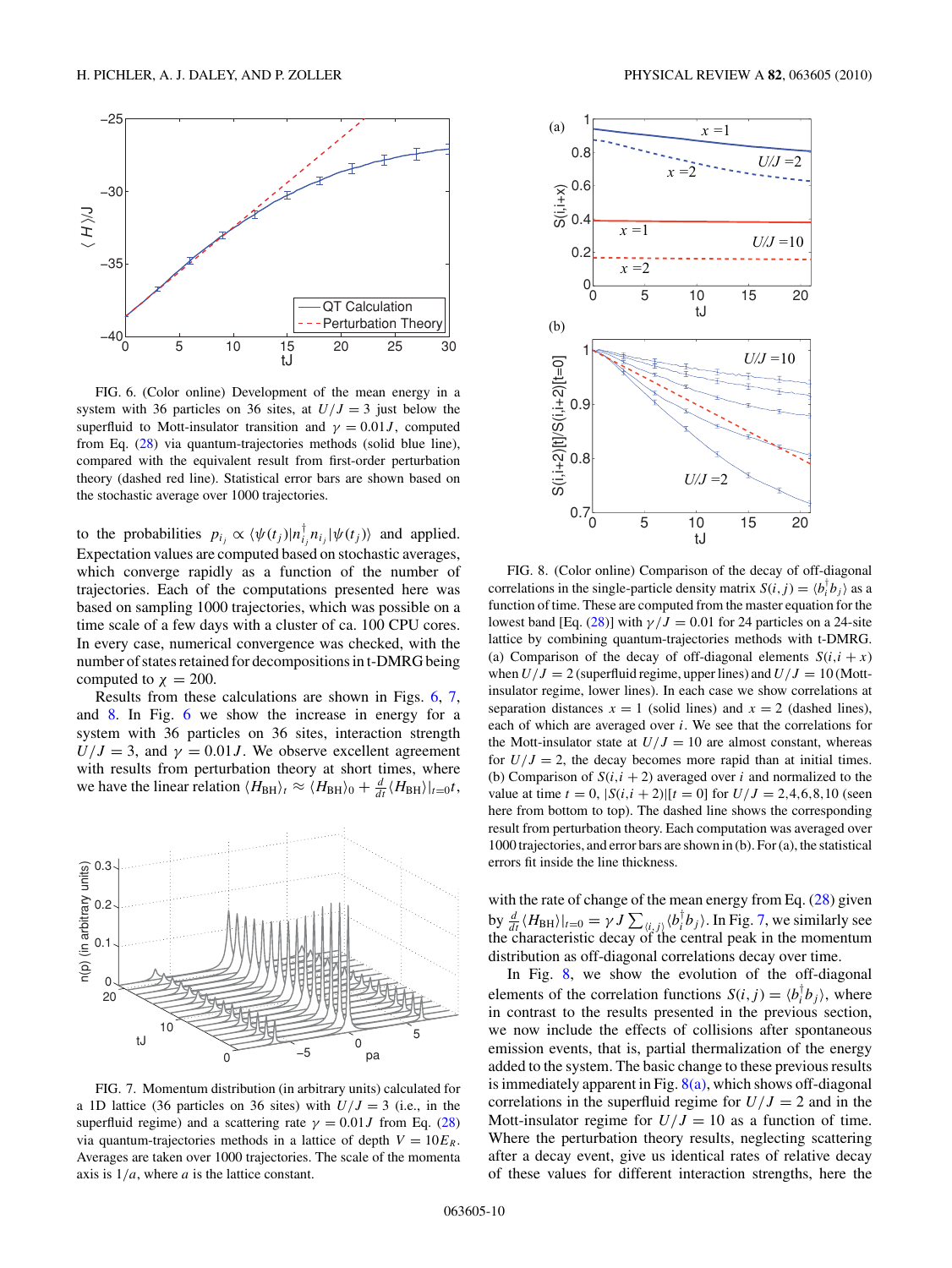<span id="page-10-0"></span>rates depend strongly on  $U/J$ . To further quantify this, we plot values of the correlation function normalized to the same initial value in Fig. [8\(b\)](#page-9-0) for different values of *U/J* ranging between  $U/J = 2$  and  $U/J = 10$ . From perturbation-theory calculations not including collisions between atoms after spontaneous emission events, these should all decay at the same rate, as  $\frac{d}{dt} \langle b_i^{\dagger} b_j \rangle = -\gamma \langle b_i^{\dagger} b_j \rangle$ . However, we see that in the superfluid case, the rates decay more rapidly at intermediate times, as thermalization creates further decay of the offdiagonal correlations in addition to the initial localization effect of the spontaneous emission events. In contrast, for the Mott-insulator limit, the results deviate already strongly from the perturbation theory results on a time scale given by 1*/U*, and on longer time scales the off-diagonal elements are barely changed, as the strong interactions tend to result in the small local correlations being reestablished. It is worthwhile to note that longer-range correlations in the Mott-insulator state can actually slightly increase in comparison with their initially exponentially small values as energy added to the system is thermalized.

#### **C. Propagation of the master equation via a mean-field ansatz**

In two or three dimensions, exact computation of timedependent dynamics becomes numerically extremely expensive for all but very small system sizes. However, it is possible to gain insight from the time evolution based on a mean-field ansatz. In what follows we employ a treatment of the master equation analogous to the Gutzwiller mean-field analysis of the ground states of interacting systems (valid in higher dimensions), where we generalize these ideas to timedependent dynamics. Such a Gutzwiller mean-field approach has been developed in Ref. [\[43\]](#page-14-0) to describe dynamical quantum phase transitions as a competition between coherent Hamiltonian and incoherent Liouvillian dynamics. This method is simple to apply and allows us to easily include higher bands in the computation, which can be numerically expensive for the exact methods discussed in the previous section. A simple picture of the heating can be built up in terms of the distribution of particles in different bands and the increase in energy and entropy in the system, as well as decay of the condensate density due to heating, if we begin in a superfluid phase. The inclusion of higher bands here also allows us to quantitatively see the lack of thermalization of energy input as atoms transferred to higher bands. As with ground-state calculations based on a typical Gutzwiller ansatz, the results are expected to be more accurate for systems in higher dimensions, and it is not possible to extract accurate information about the spatial dependence of correlation functions, which we have already discussed in some detail for the 1D case.

For zero temperature, ground-state calculations of the single-band Bose-Hubbard Hamiltonian Eq. [\(1\)](#page-0-0), the Guzwiller ansatz assumes a product state over the lattice sites,

$$
|\Psi\rangle = \Pi_i |\phi_i\rangle = \prod_i \sum_n f_n^{(i)} |n\rangle_i.
$$
 (37)

The amplitudes  $f_n^{(i)}$  of states with occupation number *n* at site *i* are used as variational parameters to minimize  $\langle H_{\text{BH}} \rangle$ with the constraints of normalized wave function and a fixed

mean number of particles per lattice site. Here we identify the mean-field Hamiltonian,

$$
H_{\rm MF} = \sum_{i} \left[ -J(\psi_i b_i^{\dagger} + \psi_i^* b_i) + \frac{1}{2} U b_i^{\dagger^2} b_i^2 \right],
$$

as a sum of local operators. The superfluid phase manifests itself in a nontrivial superposition  $|\phi_i\rangle = \sum_n f_n^{(i)}|n\rangle_i$ , with a nonzero expectation value of the destruction operator  $\psi_i$  $\sum_{j|i} \langle \phi_j | b_j | \phi_j \rangle$ , whereas in the Mott-insulator phase with filling *n*<sub>0</sub> one has  $f_n^i = \delta_{n,n_0}$ , such that  $\psi_i = 0$ . At unit filling this transition from the superfluid to the Mott-instulator phase occurs at  $U/(zJ) \approx 5.8$ , where *z* denotes the number of nearest neighbors.

In the same spirit we use a factorization ansatz to solve our master equation [\(24\)](#page-5-0)–[\(27\)](#page-5-0): We write  $\rho = \bigotimes_i \rho_i$ , with  $\rho_i =$  $Tr_{\neq 1}$  [ $\rho$ ], and derive an equation of motion for the density operator at site *i*:  $\dot{\rho}_i = Tr_{\neq i} {\{\mathcal{L} \rho\}}$ . Then the multiband equation of motion is given by

$$
\dot{\rho}_i = -i[h_{\text{MF},i}, \rho_i] + \mathcal{L}_{\text{MF},i}\rho_i. \tag{38}
$$

The multiband mean-field Hamiltonian at lattice site *i* is

$$
h_{MF,i} = \sum_{j|i,n} \left[ -J_{i,j}^{(n)} \langle b_j^{(n)} \rangle b_i^{(n)} + \langle b_j^{(n)} \rangle b_i^{(n)\dagger} \right) + \varepsilon^{(n)} b_i^{(n)\dagger} b_i^{(n)} \right] + \sum_{n,m,k,l} \frac{1}{2} U^{(k,l,m,n)} b_i^{(k)\dagger} b_l^{(n)\dagger} b_i^{(m)} b_i^{(n)}, \tag{39}
$$

where the brackets denote the expectation value under the density operator  $\rho$ :  $\langle \cdots \rangle \equiv \text{Tr}\{\cdots \rho\}$ . The incoherent part at lattice sites *i* is

$$
\mathcal{L}_{MF,i}\rho_i = \sum_{n,m,k,l} \gamma_{i,i}^{(k,l,m,n)} \left( b_i^{(k)\dagger} b_i^{(l)} \rho_i b_i^{(m)\dagger} b_i^{(n)} \right. \\
\left. - \frac{1}{2} b_i^{(m)\dagger} b_i^{(n)} b_i^{(k)\dagger} b_i^{(l)} \rho_i - \frac{1}{2} \rho_i b_i^{(m)\dagger} b_i^{(n)} b_i^{(k)\dagger} b_i^{(l)} \right). \tag{40}
$$

In particular, for a homogeneous situation  $\rho_i = \sigma$ , the preceding master equation is a *nonlinear* equation for *σ*, since the Hamiltonian depends on the expectation values of the destruction operators in the various bands. We note that in contrast to the problem studied in [\[43\]](#page-14-0) the dissipative part is linear in  $\rho$ . This comes from neglecting scattering processes in which the atoms change lattice site and and the symmetry  $\gamma_{i,j}^{(k,l,m,n)} = \gamma_{j,i}^{(m,n,k,l)}$ . It is easy to show that the master equation (38) preserves the trace and the mean particle number.

Here we consider the example of a homogeneous system  $(\rho_i \equiv \sigma \text{ for all sites})$  in an isotropic cubic 3D lattice ( $z = 6$ ) and restrict our discussion to the lowest band and first three excited bands (which are degenerate for the isotropic case). In this way we include the dominant heating channels in our calculations, as in a relatively deep lattice the Lamb-Dicke parameter  $\eta$  is small, and the rates of heating to higher bands are significantly smaller, as discussed in Sec. [II A.](#page-1-0) We begin each calculation with the Gutzwiller ground state at zero temperature for atoms in the lowest band of the lattice, with a given *U/J* value at unit filling. The state is then propagated in time using the preceding method, with a Gutzwiller ansatz for the system density operator. The scattering rates are based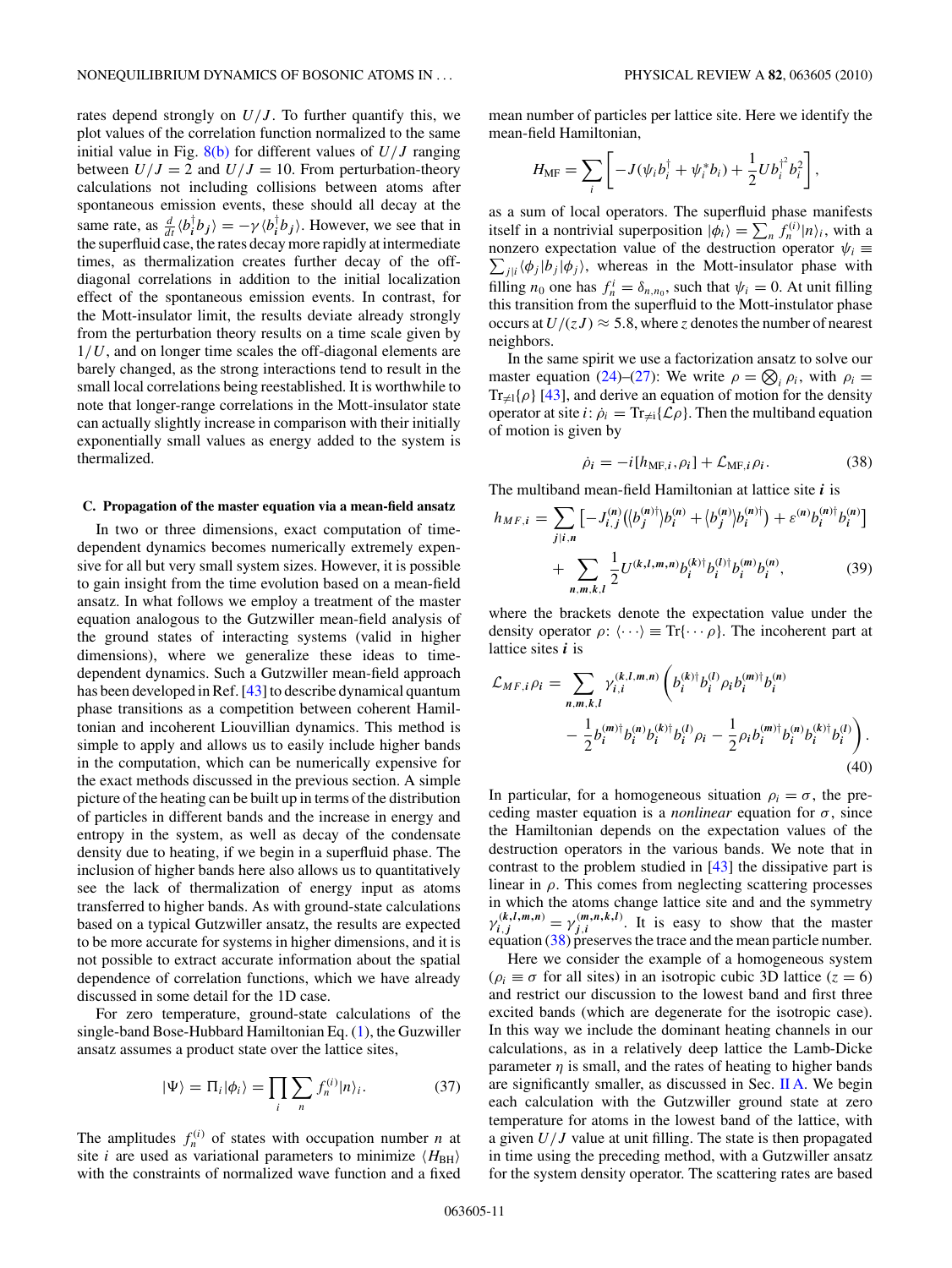

FIG. 9. (Color online) Particle number statistics for the lowest band and one of the three first excited bands, computed for a noninteracting system as a function of time using a Gutzwiller ansatz for the system density operator. Initially, the statistics in the lowest band are Poissonian, corresponding to a local coherent state. The statistics in the lowest band change toward an exponential decay with  $n_0$  as a function of time, while the population in the exited band increased [calculated with  $\gamma^{(0,0,0,0)} = 0.01zJ$  in an isotropic 3D lattice  $(z = 6)$  of depth  $V = 10E_R$ .

on a red-detuned optical lattice with a depth of  $V = 10E_R$ , setting  $\gamma^{(0,0,0,0)} = 0.01zJ$ .

In Figs. 9 and 10 we show the evolution of the particle number distribution in the lowest and excited bands as a function of time for a noninteracting gas  $(U = 0)$  and an interacting gas with  $U/(zJ) = 1$ . For vanishing interaction  $[U/(zJ) = 0]$ the initial state exhibits Poissonian number statistics in the lowest band,  $P(n_0) = \langle n_0 | \sigma | n_0 \rangle = \langle n_0 \rangle^{n_0} e^{-\langle n_0 \rangle} / (n_0!)$ . We start with one particle per lattice site in the lowest band so that  $\langle n_0 \rangle = 1$ . As the state evolves, we see that the number statistics changes rapidly from Poissonian toward an exponential distribution. At the same time, the probability of population in the higher bands gradually increases. Similar behavior is observed when the interaction strength is increased to  $U/(zJ) = 1$ . When we choose interaction strengths above the superfluid– Mott -insulator transition at unit filling, which is not shown here, the dynamics of the number statistics becomes trivial. In the Gutzwiller representation, we have exactly one particle per lattice site, and the only dynamics arising from spontaneous emission events is gradual population of excited bands.

In Fig. 11 we show the time evolution of the mean particle number for the lowest and excited bands for different interaction strengths. We note that for different interaction strengths, these numbers are identical up to very long times. As the rate of population of higher bands is independent of the interaction strength, we see from the similarity of these results that that processes returning the atoms to the lowest band via collisions are very slow, leading to a lack of complete thermalization of the energy transferred to the system, as is discussed in Sec. [III A 3.](#page-7-0)

In Figs. [12–14](#page-12-0) we quantify the heating for states of different initial  $U/(zJ)$  values via different quantities. The off-diagonal long-range order is indicated by a nonzero  $\sum_{n} \langle b^{(n)} \rangle \equiv \psi$ , where we identify  $|\psi|^2$  as the condensate density. In Fig. [12](#page-12-0) we show the evolution of this condensate density as a result



FIG. 10. (Color online) Particle number statistics for the lowest band and one of the three first excited bands, computed for an interacting system with  $U/(zJ) = 1$  as a function of time using a Gutzwiller ansatz for the system density operator. As in Fig. 9, we choose  $\gamma^{(0,0,0,0)} = 0.01zJ$  in an isotropic 3D lattice ( $z = 6$ ) of depth  $V = 10E_R$ .

of the heating processes and see clearly the destruction of the long-range order that characterizes the superfluid phase for atoms in the lowest band. This is analogous to the destruction of long-range order discussed in Sec. [III A 4.](#page-7-0) In the Mottinsulator phase, the condensate density is zero at the beginning and remains zero throughout the evolution. In Fig. [13,](#page-12-0) we show the total energy increase in the system over time. These results agree well for short times with the results obtained in Sec. [III A 2.](#page-7-0) A nice feature of the Gutzwiller ansatz is that it is simple also to calculate the increase in entropy for the system, as we start from a pure state and heat the system into



FIG. 11. (Color online) Time evolution of the mean number of particles per lattice site in the lowest and first excited bands, computed using a Gutzwiller ansatz for the system density operator and plotted as a function of time for different interaction strengths. As the rate of population of higher bands is independent of the interaction strength, we see from the similarity of results for interacting and noninteracting systems that processes returning the atoms to the lowest band are very slow, leading to a lack of thermalization of energy transferred to the system by transferring particles to higher bands. As for Fig. 9, we choose  $\gamma^{(0,0,0,0)} = 0.01zJ$  in an isotropic 3D ( $z = 6$ ) lattice of depth  $V = 10E_R$ .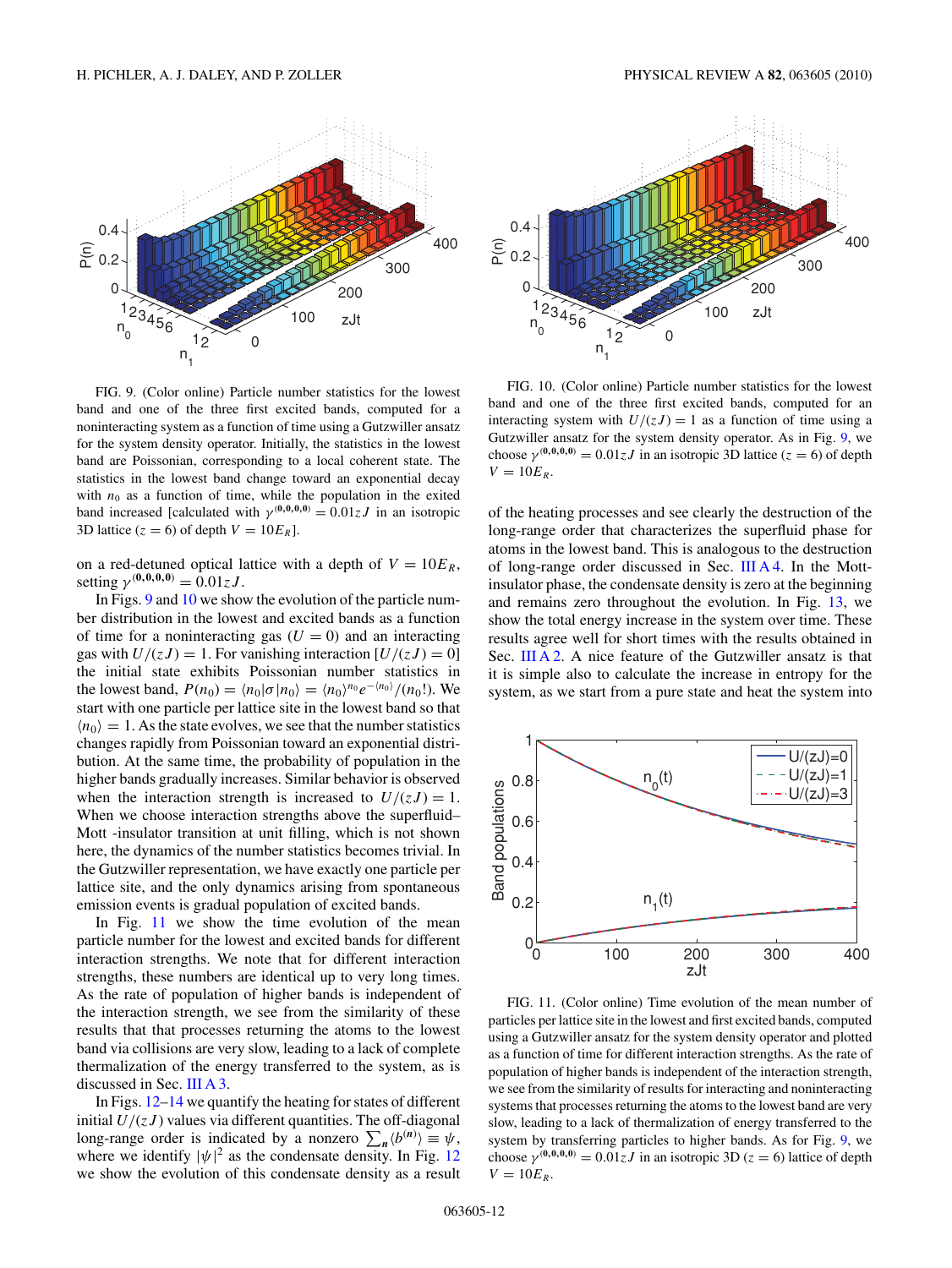<span id="page-12-0"></span>

FIG. 12. (Color online) Evolution of the condensate density  $|\psi(t)|^2$ , computed using a Gutzwiller ansatz for the system density operator under Eq. [\(38\)](#page-10-0) for different interaction parameters. The initial states are the corresponding Gutzwiller ground states. The different initial states have different nonvanishing condensate densities, which in all cases decay on the time scale set by the localization rate in the lowest band [calculated with  $\gamma^{(0,0,0,0)} = 0.01zJ$  in an isotropic 3D lattice ( $z = 6$ ) of depth  $V = 10E_R$ ].

a mixed state. The entropy per lattice site is plotted in Fig. 14 and describes the same basic behavior as Figs. 12 and 13.

In summary, we find that a product ansatz for the system density operator in the spirit of a Gutzwiller mean-field treatment gives a simple semiquantitative picture for the heating process. Including higher Bloch bands, we observe quantitatively that particles heated to higher bands are not transferred back to the lowest band on typical experimental time scales, even in the presence of significant interactions. As in the previous section, we see that scattering in the lowest band gives rise to a destruction of the superfluid phase, here



FIG. 13. (Color online) Evolution of the mean total energy per lattice site, computed using a Gutzwiller ansatz for the system density operator. The initial values depend on the interaction strength of the system. The increase in energy is the same in all cases, as we see in Sec. [III A 2.](#page-7-0) Since we have included only one excited band, the total energy saturates, leading to the deviation from the linear increase of the exact solution. The thin dashed lines indicate the increase in energy as calculated in Sec. [III A 2](#page-7-0) [calculated with  $\gamma^{(0,0,0,0)}$  =  $0.01zJ$  in an isotropic 3D lattice ( $z = 6$ ) of depth  $V = 10E_R$ ].



FIG. 14. (Color online) Increase of entropy per lattice site *S*[*σ*] =  $-\text{Tr}{\sigma \ln \sigma}$  for different interactions, computed using a Gutzwiller ansatz for the system density operator. Starting in the ground state, the entropy is initially zero. Due to the different initial states, the increase in entropy is higher for lower interaction parameters, reflecting the more significant change in more weakly interacting states due to spontaneous emission events [calculated with  $\gamma^{(0,0,0,0)} = 0.01zJ$  in an isotropic 3D lattice of depth  $V = 10E_R$ ].

characterized via the condensate density. This is always zero in the Mott-insulator phase, and the key properties of this phase in the Gutzwiller description change only in that particles can be heated to higher bands. In this sense, we see that more strongly interacting states are significantly more robust against heating due to spontaneous emission events.

# **IV. SUMMARY AND OUTLOOK**

We have shown that the heating of atoms in optical lattices due to spontaneous emission events is strongly dependent on the characteristics of the lattice, especially the detuning of the lattice beams, and also on the many-body characteristics of the state. Because atoms scattered to higher Bloch bands will not thermalize with atoms remaining in the lowest band on experimental time scales, it is not sufficient to compute the total rate of energy increase in order to determine the change in the many-body state. Instead, the heating can be characterized, for example, by computing characteristic correlation functions, such as the single-particle density matrix for bosons.

We found that the higher scattering rate for red-detuned lattices as opposed to blue-detuned optical lattices corresponds to a much more rapid breakdown in off-diagonal order in a superfluid state, due to the localizing effect of spontaneous emission events. In contrast, a Mott-insulator state, where the atoms are already exponentially localized, can be strongly robust against spontaneous emission events.

In an experiment, other design considerations will have to be taken into account when choosing the lattice detuning, for example, the different rates of light-assisted collisions  $\gamma_2$  for red- and blue-detuned laser light. This interplay is particularly interesting because light-assisted collisions tend to be more prominent for blue-detuned light, which is where the rate of spontaneous emissions is lowest. For the production of states where the atoms are exponentially localized at different lattice sites, red-detuned lasers could be used without strong adverse effects. However, for the production of states with off-diagonal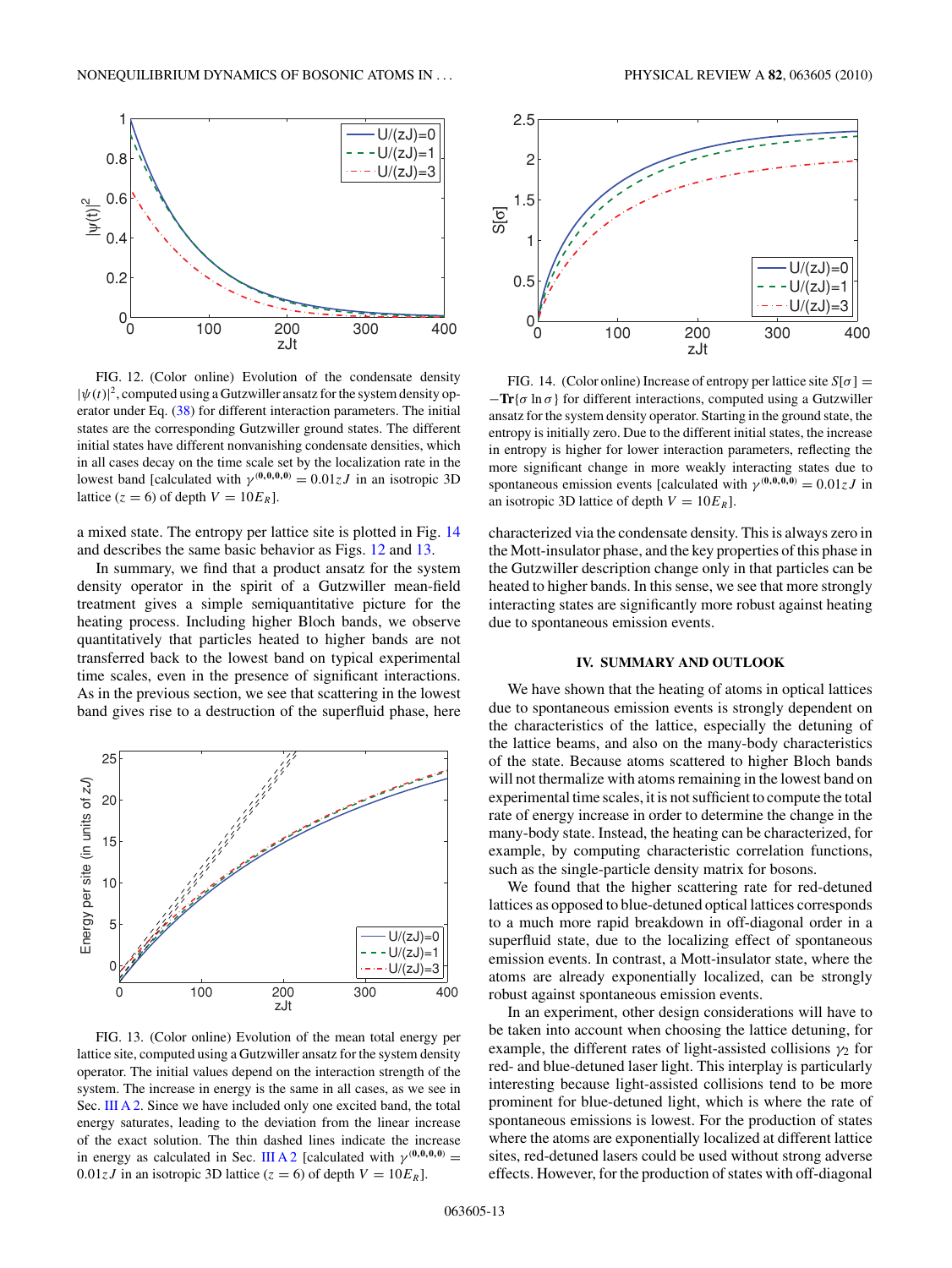<span id="page-13-0"></span>long-range order, we have shown here that the laser detuning is an important consideration. In the future, the quantumtrajectories methods we have used here could be extended to include two-body loss terms and used to analyze the competition between different heating mechanisms in these experiments.

Another key future direction will be the investigation of heating of fermionic species. The results here give an indication that states in which atoms are localized, for example, a Mott-insulator state with possible additional spin-ordering could, under favorable circumstances, be relatively robust against spontaneous emission events.

#### **ACKNOWLEDGMENTS**

We thank Matthias Troyer, Lode Pollet, and the groups of Tilman Esslinger and Immanuel Bloch for helpful and motivating discussions. This work was supported by the Austrian Science Fund through SFB F40 FOQUS and EUROQUAM DQS (I118-N16) and by a grant from the US Army Research Office with funding from the DARPA OLE program.

# **APPENDIX: CALCULATION OF THE TOTAL HEATING RATE**

The total heating rate  $(31)$  is calculated as the change rate of  $H$ , the Hermitian part of  $H_{\text{eff}}$  in Eq. [\(15\)](#page-3-0):

$$
\frac{d}{dt}\langle H \rangle = \text{Tr}\{H\mathcal{L}_1 \rho\} \n= -\frac{1}{2} \frac{\Gamma}{4\Delta^2} \text{Tr} \left\{ \iint d^3x d^3y F(k(x - y)) \Omega(x) \Omega(y) \n\times \left[ [H, \hat{\psi}^\dagger(x) \hat{\psi}(x)], \hat{\psi}^\dagger(y) \hat{\psi}(y) \right] \rho \right\}.
$$
\n(A1)

We use the approximation  $k_{eg} \approx k_L \equiv k$  and introduce the notation  $\mathcal{F}(x, y) \equiv F(k(x - y))\Omega(x)\Omega(y)$ . Noting that  $F(0) = 1$ ;  $\nabla F|_0 = 0$  and  $\Delta F|_0 = -k^2$  and using Maxwell's equation  $\Delta \Omega(x) = -k^2 \Omega(x)$ , we readily derive the following relations:

$$
\Delta_x \mathcal{F}(x, y)|_{y=x} = -2k^2 \Omega(x)^2, \tag{A2}
$$

$$
\nabla_x \mathcal{F}(x, y)|_{y=x} = \Omega(x) \nabla_x \Omega(x). \tag{A3}
$$

Here the  $\triangle$  denotes the Laplacian. Further, we have

$$
[H, \hat{\psi}^{\dagger}(\mathbf{x})\hat{\psi}(\mathbf{x})] = \frac{-1}{2m} [(\Delta_{\mathbf{x}}\hat{\psi}^{\dagger}(\mathbf{x}))\hat{\psi}(\mathbf{x}) - \hat{\psi}^{\dagger}(\mathbf{x})(\Delta_{\mathbf{x}}\hat{\psi}(\mathbf{x}))].
$$
\n(A4)

Using this together with the relations  $(A2)$  and  $(A3)$  in Eq.  $(A1)$ we find after partial integration:

$$
\frac{d}{dt}\langle H\rangle = \frac{1}{2} \frac{\Gamma}{2m\Delta^2} \text{Tr} \left\{ \int d^3x \left[ 2k^2 \Omega(x)^2 \hat{\psi}^\dagger(x) \hat{\psi}(x) + (\nabla_x \Omega(x) \cdot \nabla_x \Omega(x) + \Omega(x) \Delta_x \Omega(x)) \right. \\ \times \hat{\psi}^\dagger(x) \hat{\psi}(x) \rho \right\} . \tag{A5}
$$

In the lattice we have the relation  $2k^2\Omega(x)^2 + \nabla_x\Omega(x)$ .  $\nabla_{\mathbf{x}}\Omega(\mathbf{x}) + \Omega(\mathbf{x})\Delta_{\mathbf{x}}\Omega(\mathbf{x}) = k^2$ , which leads to

$$
\frac{d}{dt}\langle H \rangle = \frac{1}{2} \frac{\Gamma \Omega_0^2}{4\Delta^2 2m} \int d^3 x 2k^2 \text{Tr}\{\hat{\psi}^\dagger(\mathbf{x})\hat{\psi}(\mathbf{x})\rho\}
$$

$$
= \frac{\Gamma \Omega_0^2}{4\Delta^2} \frac{k^2}{2m} N. \tag{A6}
$$

This is the result stated in Eq. [\(31\)](#page-7-0).

- [1] D. Jaksch, C. Bruder, J. I. Cirac, C. W. Gardiner, and P. Zoller, [Phys. Rev. Lett.](http://dx.doi.org/10.1103/PhysRevLett.81.3108) **81**, 3108 (1998).
- [2] M. Lewenstein, A. Sanpera, V. Ahufinger, B. Damski, A. Sen, and U. Sen, Adv. Phys. **56**[, 243 \(2007\).](http://dx.doi.org/10.1080/00018730701223200)
- [3] I. Bloch and J. Dalibard, and W. Zwerger, [Rev. Mod. Phys.](http://dx.doi.org/10.1103/RevModPhys.80.885) **80**, [885 \(2008\).](http://dx.doi.org/10.1103/RevModPhys.80.885)
- [4] U. Schneider, L. Hackermüller, S. Will, Th. Best, I. Bloch, T. A. Costi, R. W. Helmes, D. Rasch, and A. Rosch, [Science](http://dx.doi.org/10.1126/science.1165449) **322**[, 1520 \(2008\).](http://dx.doi.org/10.1126/science.1165449)
- [5] R. Jördens, N. Strohmaier, K. Günter, H. Moritz, and T. Esslinger, [Nature \(London\)](http://dx.doi.org/10.1038/nature07244) **455**, 204 (2008).
- [6] W. S. Bakr, J. I. Gillen, A. Peng, S. Fölling, and M. Greiner, [Nature \(London\)](http://dx.doi.org/10.1038/nature08482) **462**, 74 (2009).
- [7] J. F. Sherson, C. Weitenberg, M. Endres, M. Cheneau, I. Bloch, and S. Kuhr, [Nature \(London\)](http://dx.doi.org/10.1038/nature09378) **467**, 68 (2010).
- [8] N. Gemelke, X. Zhang, C.-L. Hung, and C. Chin, [Nature](http://dx.doi.org/10.1038/nature08244) (London) **460**[, 995 \(2009\).](http://dx.doi.org/10.1038/nature08244)
- [9] Y.-L. Lin, R. L. Compton, K. J. Garcia, J. V. Porto, and I. B. Spielman, [Nature \(London\)](http://dx.doi.org/10.1038/nature08609) **462**, 628 (2009).
- [10] K. Winkler, G. Thalhammer, F. Lang, R. Grimm, J. Hecker Denschlag, A. J. Daley, A. Kantian, H. P. Buechler, and P. Zoller, [Nature \(London\)](http://dx.doi.org/10.1038/nature04918) **441**, 853 (2006).
- [11] E. Haller, M. Gustavsson, M. J. Mark, J. G. Danzl, R. Hart, G. Pupillo, and H.-C. Nägerl, Science 325[, 1224](http://dx.doi.org/10.1126/science.1175850) [\(2009\).](http://dx.doi.org/10.1126/science.1175850)
- [12] J. Catani, G. Barontini, G. Lamporesi, F. Rabatti, G. Thalhammer, F. Minardi, S. Stringari, and M. Inguscio, [Phys. Rev. Lett.](http://dx.doi.org/10.1103/PhysRevLett.103.140401) **103**[, 140401 \(2009\).](http://dx.doi.org/10.1103/PhysRevLett.103.140401)
- [13] P. Soltan-Panahi, J. Struck, P. Hauke, A. Bick, W. Plenkers, G. Meineke, C. Becker, P. Windpassinger, M. Lewenstein, and K. Sengstock, e-print [arXiv:1005.1276.](http://arXiv.org/abs/arXiv:1005.1276)
- [14] H. Lignier, A. Zenesini, D. Ciampini, O. Morsch, E. Arimondo, S. Montangero, G. Pupillo, and R. Fazio, [Phys. Rev. A](http://dx.doi.org/10.1103/PhysRevA.79.041601) **79**, [041601 \(2009\).](http://dx.doi.org/10.1103/PhysRevA.79.041601)
- [15] D. Clement, N. Fabbri, L. Fallani, C. Fort, and M. Inguscio, Phys. Rev. Lett. **102**[, 155301 \(2009\).](http://dx.doi.org/10.1103/PhysRevLett.102.155301)
- [16] S. Trotzky, L. Pollet, F. Gerbier, U. Schnorrberger, I. Bloch, N. V. Prokof'ev, B. Svistunov, and M. Troyer, [Nature](http://dx.doi.org/10.1038/nphys1799) Phys. **6**[, 998 \(2010\).](http://dx.doi.org/10.1038/nphys1799)
- [17] R. Jördens et al., Phys. Rev. Lett. **104**[, 180401 \(2010\).](http://dx.doi.org/10.1103/PhysRevLett.104.180401)
- [18] D. M. Weld, P. Medley, H. Miyake, D. Hucul, D. E. Pritchard, and W. Ketterle, Phys. Rev. Lett. **103**[, 245301 \(2009\).](http://dx.doi.org/10.1103/PhysRevLett.103.245301)
- [19] P. Medley, D. M. Weld, H. Miyake, D. E. Pritchard, and W. Ketterle, e-print [arXiv:1006.4674.](http://arXiv.org/abs/arXiv:1006.4674)